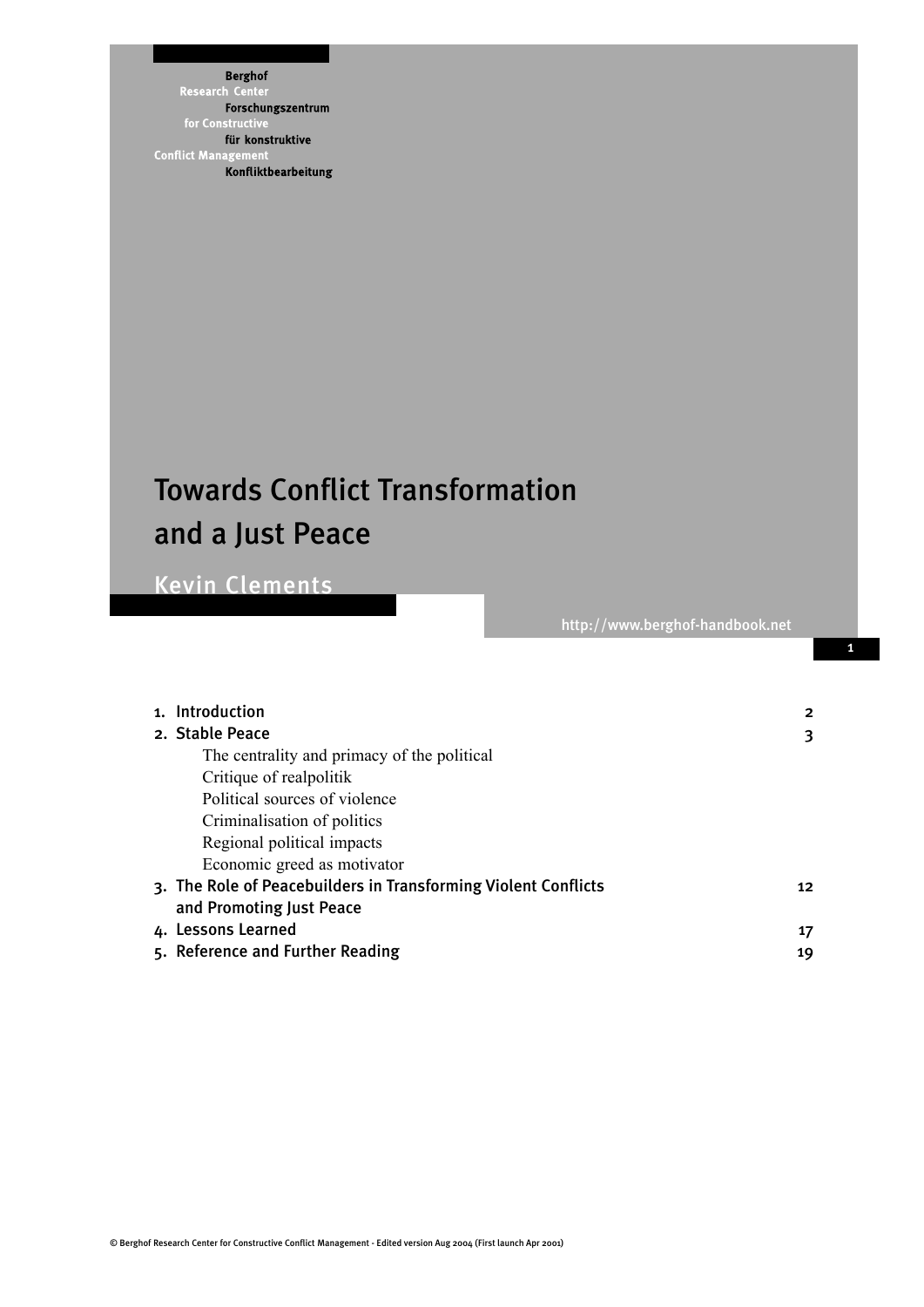### Towards Conflict Transformation and a Just Peace

### Kevin Clements

## 1. Introduction

Peace, justice, truth and compassion are central to most utopian and religious visions. For example, the concepts of Paradise and Nirvana both have strong connotations of justice, harmony, non-violence and union. These aspirations are religious ways of saying that most people in most communities and cultures, confronted with choices between order and chaos, peace and war, harmony and disharmony, structural stability and instability, equality and inequality, inclusion and exclusion, justice and injustice, tolerance and intolerance or abundance and poverty will wherever possible choose the former over the latter. There is a good justification for this as well. Stephen Jay Gould (2001), for example, states:

*Good and kind people outnumber all others by thousands to one. The tragedy of human history lies in the enormous potential for destruction in rare acts of evil not in the high frequency of evil people. Complex systems can only be built step-by-step, whereas destruction requires but an instant. Thus in what I like to call the Great Asymmetry, every spectacular incident of evil will be balanced by 10,000 acts of kindness, too often un-noted and invisible as the "ordinary" efforts of a vast majority.* 

The critical question, therefore, is how to ensure that these normal acts of kindness, altruism, reciprocity, justice and courtesy are translated into strong political commitments to justice, peace and conflict sensitive development. Why are these seemingly universal impulses so difficult to realise in political practice?

There are some factors, which occur with sufficient regularity to suggest a fairly universal correlation with violent conflict, and there are other factors (e.g. specific triggers or local means of mobilising group differences and discontent to violent ends) that are much more unique. The conceptual challenge is to identify the universal risk factors within potential or actual conflict situations while being sensitive to the cultural specifics.

In acknowledgement of the interdependent nature of these different dynamics, Nafziger, Stewart and Väyrynen (2000, Vol 2, 2), in *War, Hunger and Displacement*, state the following:

*Economic, political and cultural sources [of complex humanitarian emergencies (CHE)] are intertwined; economic stagnation or collapse, especially when coupled with large disparities among groups (horizontal inequality) and individuals (vertical inequality), spur political discontent, which leaders use to mobilize people to support their struggles for power, thus deepening and exploiting perceived cultural differences. Group differences, based on differences in ethnicity, race, religion, caste or class, are reinforced, and sometimes created, by the conflict. While these differences are not the primary cause, they acquire an independent force that makes peacemaking difficult. Moreover, in war, collective action is the consequence of individual decisions. Individuals' political and economic aims may be served by war. Such motivation fuels and may even cause conflict.* 

To ignore such dimensions and focus intervention processes on, for example, enhancing civil society capacity, attitudinal changes, relationship and confidence building may be useful at the level of community relationships, but it is unlikely to have any decisive impact on the underlying sources of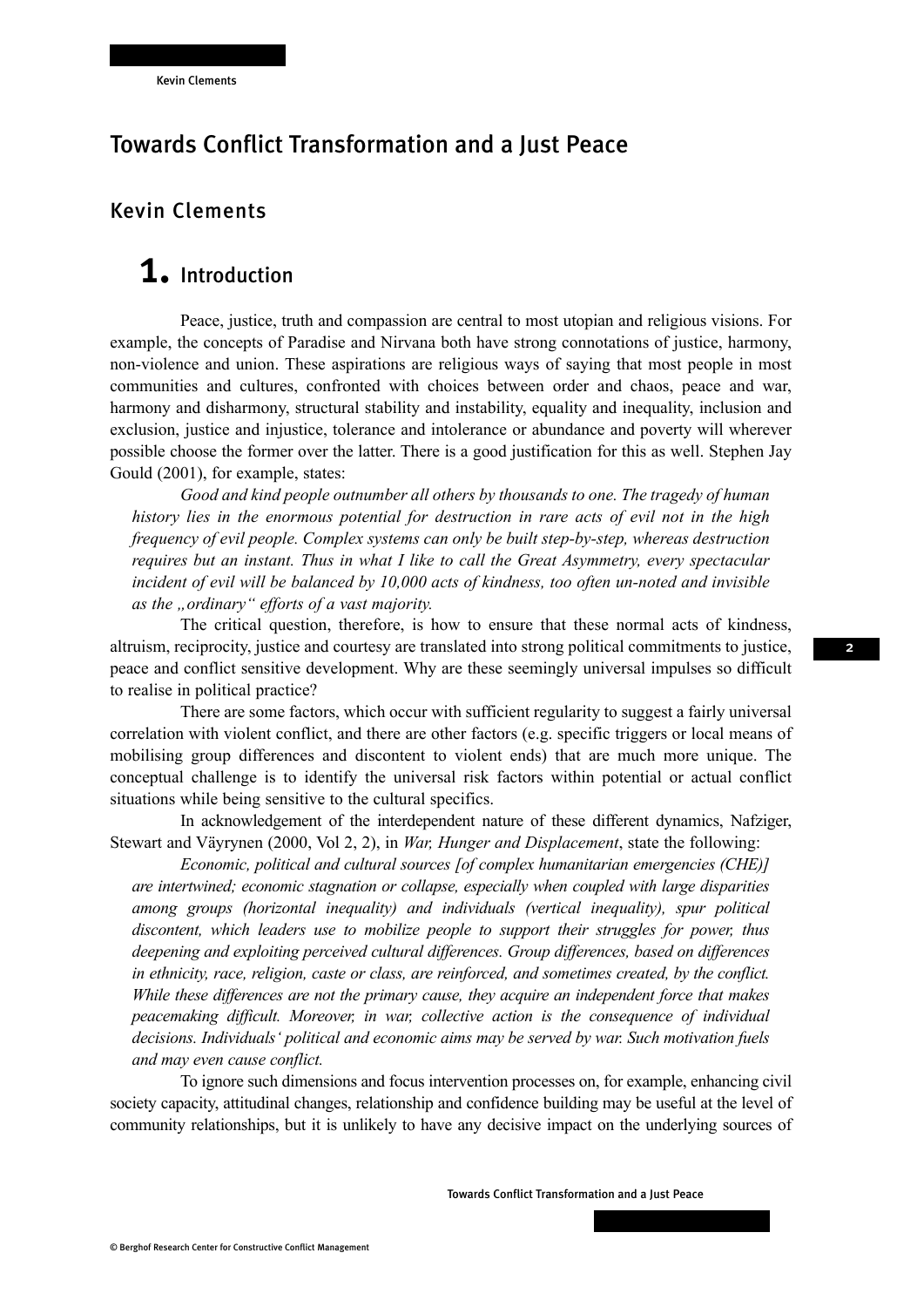structural or direct violence. On the contrary these community-based processes may generate a false consciousness of peaceful relations when the underlying processes are much more malign.

This chapter, therefore, is an attempt to do two things: first, to make sense of some of the economic, political and social origins and dynamics of organised violence; second, determine how conflict analysis and conflict resolution processes might enable diverse actors concerned with violent conflict at the official and unofficial levels to change the attitudes, behaviours and institutions which generate structural (indirect) and direct violence. It will begin with an acknowledgement of the centrality of structural transformation for stable peace and an analysis of some of the underlying political and economic dynamics that form the backdrop to modern conflict. It will then examine how and why conflict resolution practitioners should focus more attention on the political economy of conflict in the analysis, design and implementation of conflict intervention processes.

## 2. Stable Peace

Stable peace, by which is meant the persistence of non-violent cooperative relationships through time, cannot be delivered simply by addressing the presenting tensions, contradictions, disputes and manifestations of violence. There is a need for much deeper and shared analysis (between intervenors and intervened and all those with legitimate interests in the conflict) about the underlying structural sources of the conflict. It is particularly important to incorporate regional and global organisations in this analysis, especially where there is any indication that national state systems (responsible for order and human security) are the major sources of insecurity and humanitarian crises for their citizens.

This analysis should be undertaken prior to the design or development of assistance or intervention processes. It should focus on a radical contextualisation of the underlying problems, historical awareness of their origins and the development of a shared awareness of institutional impediments, obstructions, or deficiencies preventing the realisation of stable peaceful relationships. This initial analysis, which is so critical to the success of any subsequent intervention, may, for peacebuilders and others involved in conflict resolution, result in decisions not to intervene, or the development of interventions which look more political rather than procedural in order to address the underlying sources of the problems.

#### 2.1 The centrality and primacy of the political

It is extremely difficult to tackle these deeper questions of structural violence and socioeconomic injustice without paying attention to the institutions, mechanisms and processes that generate order and effective participatory governance. Kalevi Holsti (1996, 20-21), for example, asserts that:

*Wars of the late twentieth century are not about foreign policy, security, honour or status; they are about statehood, governance and the role and status of nations and communities within states.* 

There is more and more evidence from the world's war zones for example, that many so called sovereign states and governments lack a monopoly of coercive capacity and are incapable of bringing order to territory under their control. Far from governing on behalf of and for the people (their citizens), they are either unable to extend legitimate authority and security to citizens or are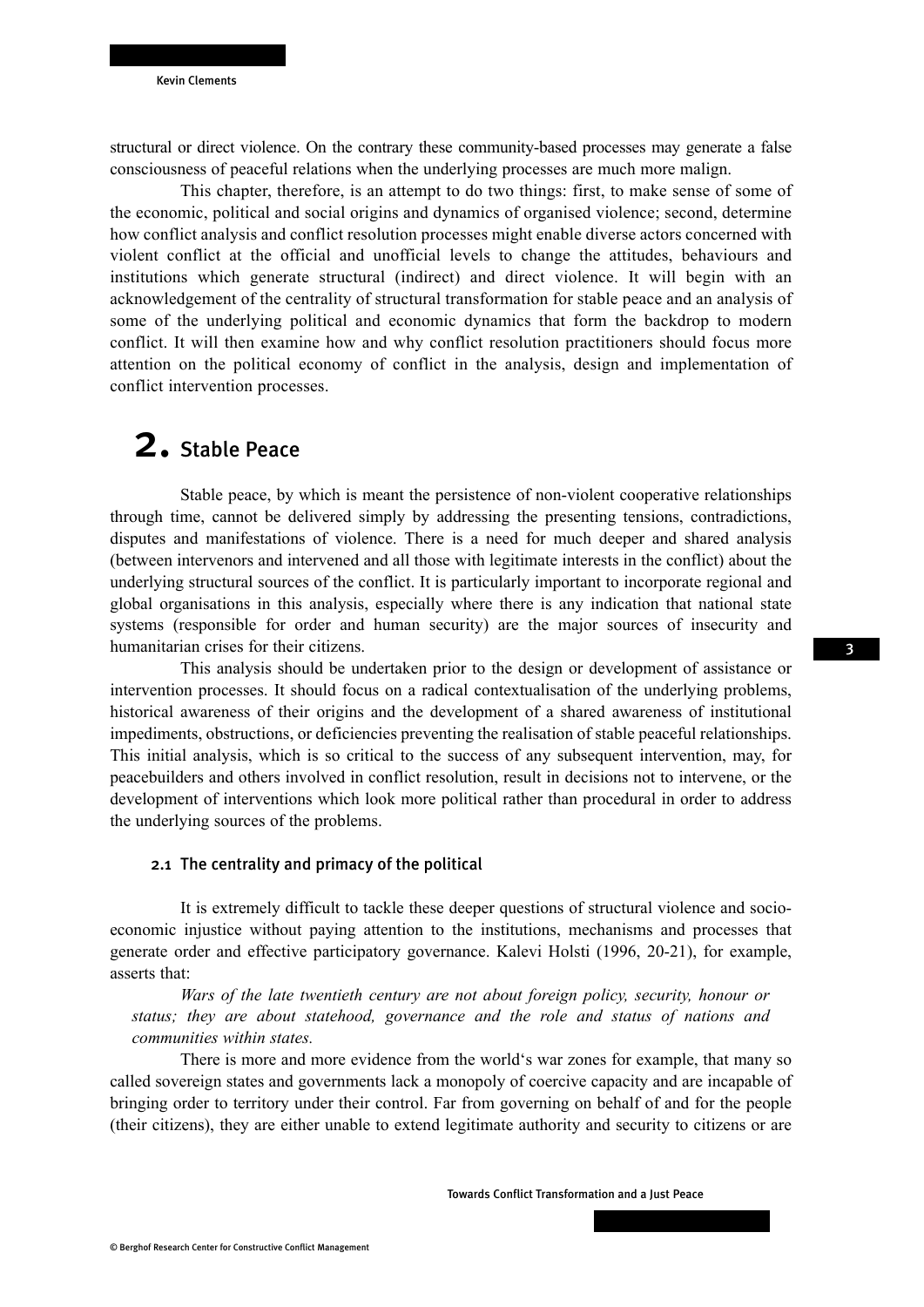intensely predatory and exploitative. International law confers sovereign equality on these states but the states, themselves, lack the basic means to confer the benefits of sovereignty and human security on their peoples.

In relation to these deficient sovereign entities, conflict resolution workers are caught in a terrible dilemma. If official and unofficial actors assume that failed or failing state systems are capable of delivering negotiated agreements when they are not, the negotiation process will be nullified in its implementation. If the opposite assumption is applied, namely that there is no point in negotiating with corrupt, ineffective or deficient states, there will be no negotiated solutions to violent problems. Somewhere between the Scylla of hypocrisy and the Charybdis of impotence lies the realm of the politically possible.

The major challenge facing all conflict resolution workers (official or unofficial) is identifying what that realm of possibility looks like and whether interventions are likely or unlikely to result in the achievement of just and sustainable relations between peoples.

There is a disposition on the part of Non-Governmental Organisations (NGOs), for example, to work with civil society actors to help them to deal with the problems that state systems are either causing, or are unwilling or incapable of addressing. This sometimes results in some segments of civil society having more organisational and professional capacity than key elements of

| Table 2: Early Warning about What?                                        |                                                                                                  |  |
|---------------------------------------------------------------------------|--------------------------------------------------------------------------------------------------|--|
| refugee / interdependencies /<br>development /<br>human rights violations | Future of Global Interdependence (FUGI)                                                          |  |
|                                                                           | <b>Amnesty International</b>                                                                     |  |
|                                                                           | <b>Human Rights Watch</b>                                                                        |  |
|                                                                           | <b>Interdisciplinary Research Programme on Root Causes</b><br>of Human Rights Violations (PIOOM) |  |
| ethnopolitical conflict                                                   | Early Recognition of Tensions and Fact-finding (FAST)                                            |  |
|                                                                           | Forum on Early Warning and Early Response (FEWER)                                                |  |
|                                                                           | <b>International Crisis Group (ICG)</b>                                                          |  |
| <b>Genocides and politicides</b>                                          | <b>Accelerators of Genocide</b>                                                                  |  |
|                                                                           | <b>Genocides and Politicides Project</b>                                                         |  |
|                                                                           | Life Integrity Violations Approach (LIVA)                                                        |  |
| armed conflict / military<br>expenditure / arms production                | Global Event Data System (GEDS)                                                                  |  |
|                                                                           | <b>State Failure Project</b>                                                                     |  |
| famine and food supplies                                                  | <b>Famine Early Warning System (FEWS)</b>                                                        |  |
|                                                                           | <b>Global Information Early Warning System (GIEWS)</b>                                           |  |
| successes and failures in preventing<br>violent inter-group conflict      | <b>Conflict Early Warning System (CEWS)</b>                                                      |  |
| militarised disputes                                                      | <b>Correlates of War</b>                                                                         |  |
| crisis development and effective-<br>ness of attempts at management       | International Crisis Behaviour (ICB)                                                             |  |
| telecommunications and<br>its relation to conflict                        | Leland Initiative: African Telemetric Project                                                    |  |
| <b>Minorities</b>                                                         | <b>Minorities at Risk (MAR)</b>                                                                  |  |
| direct political action                                                   | Protocol for the Analysis of Nonviolent Direct Action<br>(PANDA)                                 |  |
| <b>CHEs</b>                                                               | <b>ReliefWeb (UNDHA)</b>                                                                         |  |
| terrorism                                                                 | Terrorism in Western Europe: Event Data Project (TWEED)                                          |  |

Towards Conflict Transformation and a Just Peace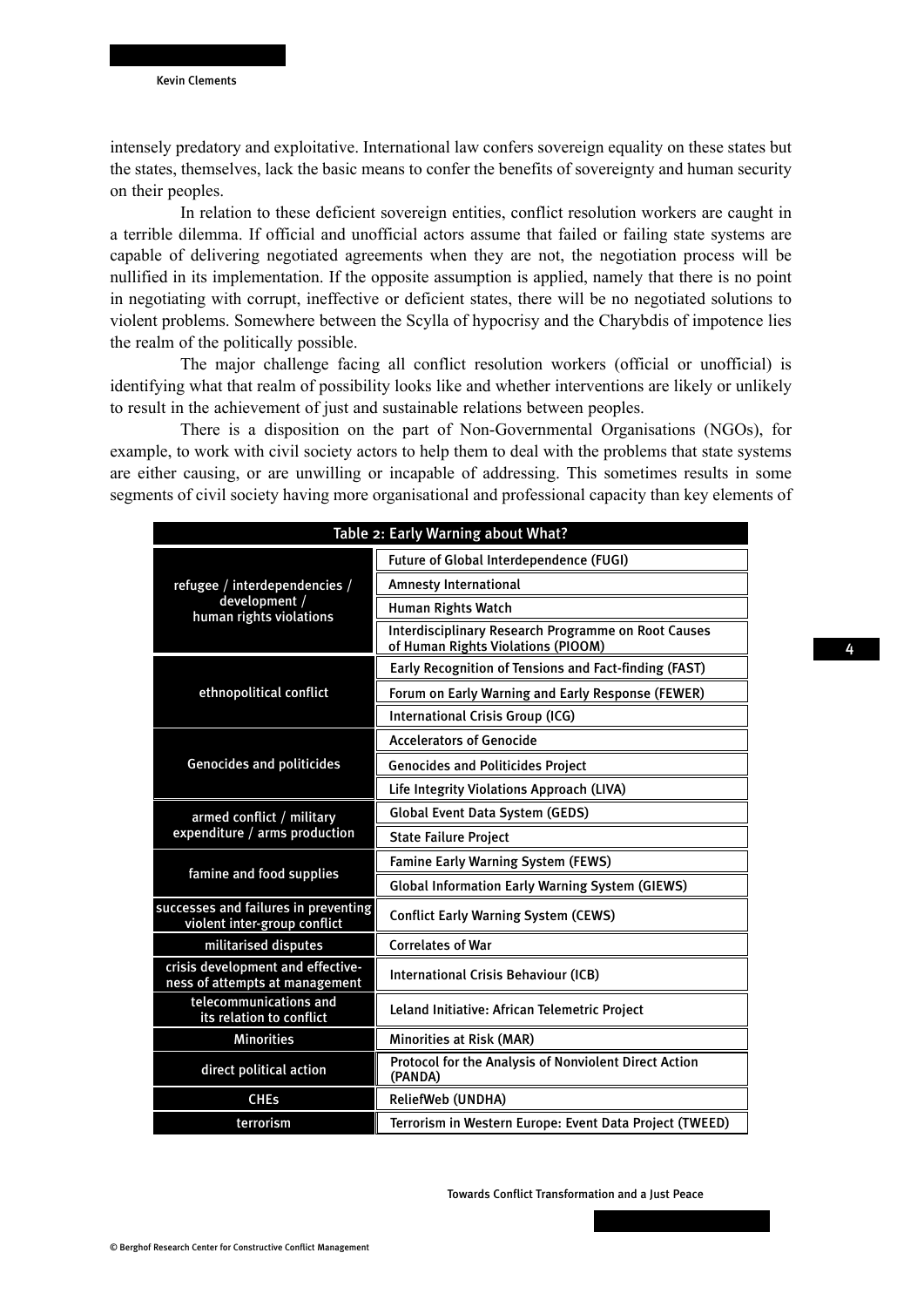the state system. In Burundi, for example, the Ministry of Human Rights has fewer resources available to it than many of the human rights NGOs working within the country.

This asymmetry raises two deeper issues. The first is how the civil society sector articulates its interests vis-à-vis the state and the second is whether this is useful or not in those situations where states are deficient, incapable of effective governance, predatory and/or corrupt. The second issue confronts governmental and intergovernmental actors. If official intervenors deal with failed, failing or predatory state systems as though they were capable of effective governance when they are not, then this may generate deep disillusionment for the excluded and exploited citizens. It will certainly result in bad faith negotiations and render effective implementation of any agreement extremely unlikely. Not dealing with putative authority, however, means no negotiations. Responding to violent conflict, therefore, at both civil society and governmental levels often generates as many problems as solutions.

#### 2.2 Critique of realpolitik

The field of conflict resolution developed, to some extent, as a critique of and alternative to political realism and *realpolitik*. Conflict analysts acknowledge that power, although a major motivator, is not primary for most people. On the contrary, cooperative relations and a desire for the satisfaction of needs for identity, security, belonging and welfare are equally important sources of human motivation.

Conflict resolution workers, therefore, have always been somewhat ambivalent towards state and political systems. On the one hand there is a willingness to acknowledge the importance of the state, while on the other there is a critique of the state's monopoly of power and a rejection of threat and coercion as the primary means for generating order and stability. Because of this, there has been a strong inclination on the part of many conflict resolution workers to try and modify political behaviour by working with and through civil society groups.

One of the central arguments of this chapter is the necessity for conflict specialists to devote more time to specific analyses of the ways in which the state generates and sometimes escalates violent conflict. If this does not occur and there is no development of , conflict sensitive politics' (in the same way as Peace and Conflict Impact Assessment (PCIA) methodology has contributed to 'conflict sensitive development') then the political agenda will continue to be set by the application of realpolitik, rather than by a less adversarial problem oriented politics. This is no easy task (witness the retreat of idealist politics in the face of the newly declared War against Terrorism) but it is one that should be undertaken in order to further test and develop non-violent alternatives to war and violence.

Another reason why realpolitik needs to be challenged is because State systems in the major conflict zones of the world are seriously deficient and more likely to be associated with the initiation and prolongation of violence than with its resolution. This poses very particular types of problems for conflict resolution workers seeking to devise processes for dealing with such violence.

#### 2.3 Political sources of violence

In an analysis of 17 recent complex humanitarian emergencies (CHE), Kalevi Holsti (cited by Nafziger et al. 2000, Vol 2, 4) argues that the political factors likely to result in this type of emergency or large scale organised violence include the following: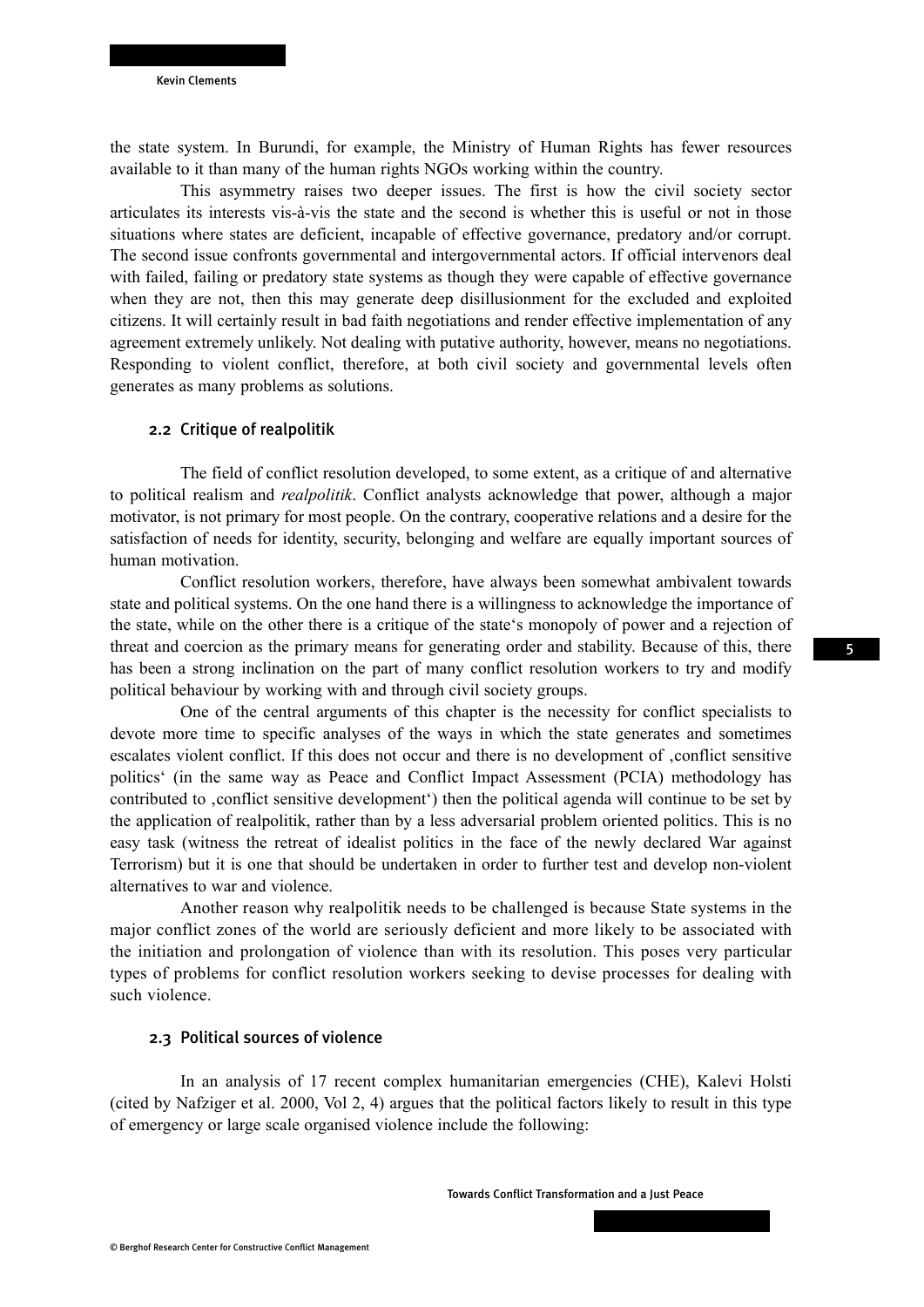*The risk of an emergency is likely to increase with two or more distinct ethnic, language, or religious communities; among countries which acquired independence after 1945; where there is government exclusion and persecution of distinct social groups; where there is rule by kleptocrats or entrenched minorities; and where there is weak government legitimacy.* 

These are all factors that generate structural disposition to violence and they are consistent with most of the political risk factors and indicators identified by those devising tools and methods for more conflict sensitive development strategies. Interestingly, Holsti concludes from his study of their application to 17 cases that it is not ethnic hatred or group divisions which generated violent behaviour, but the deliberate and intentional acts of politicians and government officials who organised violence against different groups within the communities under their control.

*...organised politicides by governments have resulted in far greater casualties than other types of civil war, including rebellions. The presence of early warning indicators has not helped the international community to prevent such emergencies. (ibid.).* 

This conclusion is made even more explicit by Väyrynen (*ibid., 437*) who states:

*My key hypothesis is that humanitarian crises occur in societies in which the state is weak and elites greedy in pursuing their own interests. In the post-colonial neo-patrimonial state, a strong leader stands at the top of the power pyramid and supports a network of cronies in civilian and military bureaucracies. Beneficiaries of the political system are decided by coercion and clientalism, the key features of most peripheral states.* 

He develops this hypothesis to elaborate the dynamics between the political and economic spheres through a theory of state predatory and rent seeking activities. The net result is state plunder, exploitation and anarchic, anaemic or failed state systems and increased reliance on force, coercion and the possibility of organised state sponsored violence against opposition forces.

If conflict resolution workers do not acknowledge these fundamental realities when devising intervention strategies, they may unwittingly generate peaceful illusions on unjust and untenable institutional bases. When the coercive power of the state and the exchange power of the market have been subverted by corrupt politicians and bureaucrats it makes the prospects for sustainable peace extremely unlikely. Trying to harness the integrative power of the community in such a situation by working in and through other civil society institutions, (families, religious, educational, health and others) may be helpful in terms of emergency relief and humanitarian assistance. However it will not yield sustainable peace in either the medium or long term. It may enhance the 'feel good factor' but generate even deeper despair at the incapacity of government and state systems to perform their social functions. These good initiatives will always be subverted by the actions of corrupt governments, and the increasing criminalisation of politics.

#### 2.4 Criminalisation of politics

This is characterised by six core elements: subversion of the rule of law, impunity, organised crime, drugs, non-enforcement of law and corruption.

(i) Subversion of the rule of law: This has happened in most conflict zones around the world. First of all the police become corrupted; second there is a challenge to the independence of the judiciary and the court system breaks down. Anarchic states, for example Sierra Leone, Liberia, Somalia underwent a complete breakdown of central authority with no legal system that commands respect and no way of implementing the law. In short, this means that individual friendship and kin groups are the major providers of basic protection.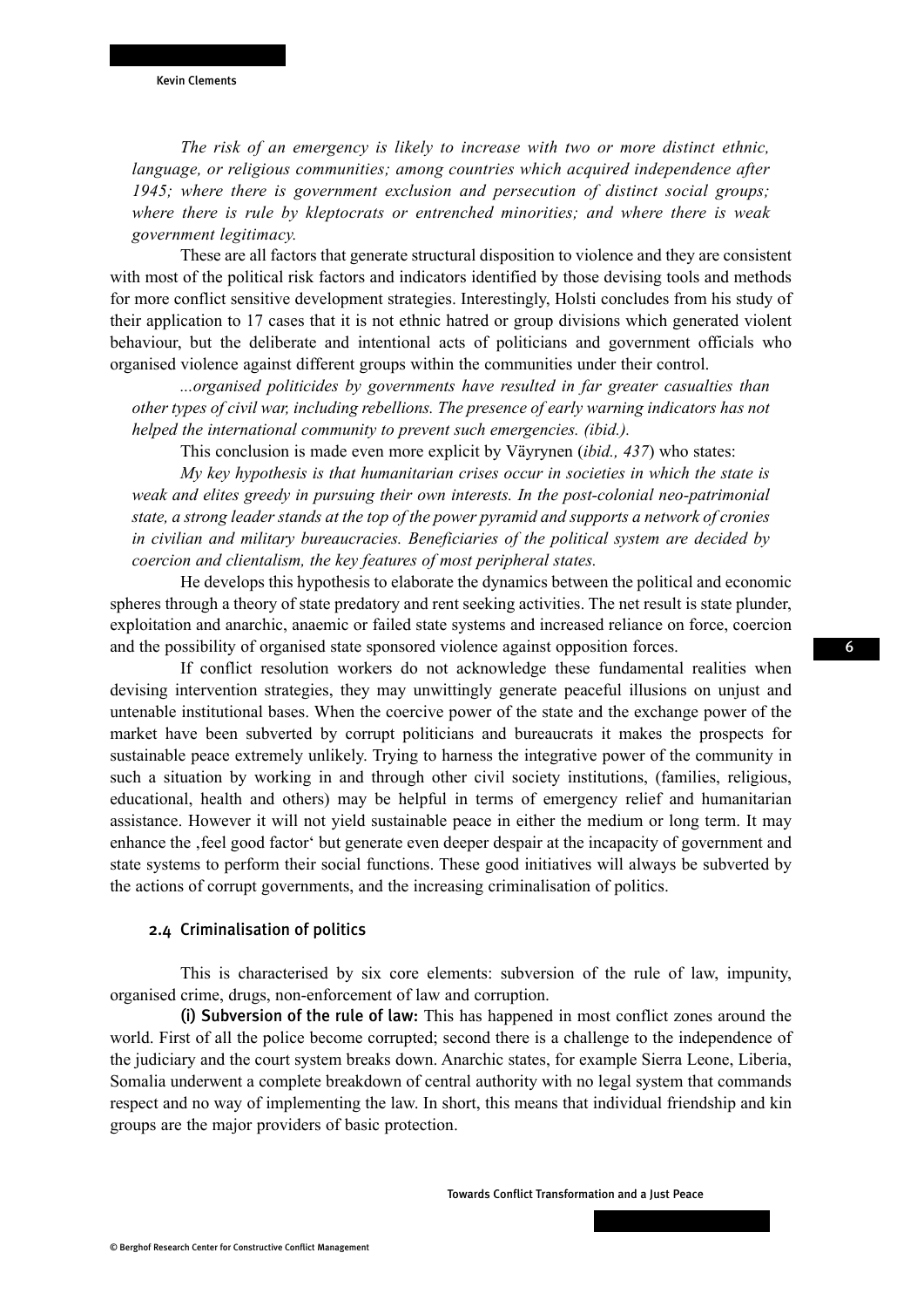(ii) Impunity: When the rule of law is subverted cultures of impunity emerge. Impunity can lead to wide scale human rights abuses or even genocide, as happened in Rwanda and within Zimbabwe, where the Mugabe government has systematically undermined the rule of law. In situations where some have impunity and others do not, it is normally those with economic and political power who can rise above the law and those with no such power who become subject to arbitrary, corrupt and oppressive law. For example, the relatively weak and powerless are victims of petty corruption such as arbitrary police fines and also victims of high-level elite corruption such as expropriation of national revenues. They are also the ones most likely to be held to account for the petty corruption while those who are stealing millions utilise their authority to confer impunity on themselves.

(iii) Organised crime: In the United Kingdom (UK), the National Criminal Intelligence Service (NCIS) argued last year that organised crime was the major threat to British security (*see* NCIS 2000). Organised crime syndicates are a threat to democracy and stability in many parts of the developing world as well. In Colombia, drug syndicates directly confronted the state in an attempt to prevent an extradition treaty being made with the United States of America (USA). In the Caucasus, organised crime syndicates have at times threatened to undermine already fragile economies through smuggling of contraband, thus evading duties as well as using an extreme level of violence in their activities. In the Balkans, criminal groups became aligned with radical nationalist groups creating a criminal state as in Serbia under President Miloπevic. The Kosova Liberation Army (UÇK) in Kosovo has allegedly had strong links with Albanian criminal groups operating in the West. Organised crime groups such as the Chinese , Snake Heads' are involved in smuggling people across the world. This is slavery by another name. The UN estimates that about 4 million people are illegally trafficked world-wide each year. The profits made from this trade are also significant, amounting to between \$5 billion and \$7 billion annually. Along side the human misery involved, the impact of the migrants can also cause conflicts in some recipient states.

(iv) Drugs: The United Nations (UN) estimates that the annual proceeds of illegal trafficking of narcotics amounts to about \$500 billion. As long as the production of drugs (especially heroin and cocaine) remains economically attractive, the potential destabilising effects of drugs will continue in many countries. Addiction levels in the west are matched or exceeded in Iran, India and Pakistan. Problems associated with the impact of narcotics can also lead to international conflict. A key area of tension between the Taliban regime in Afghanistan and its neighbour Iran, for example, could be traced to the significant levels of heroin addiction inside Iran. About one million Iranians are thought to be addicts and over 3,000 Iranian police have been killed fighting gangs associated with the opiate trade. There is also recent evidence that smugglers are now choosing to direct heroin through the Former Soviet Union (FSU), especially Turkmenistan. This could well disrupt already unstable states. The profits from drug smuggling may also be used to help finance the activities of Islamic rebels in countries bordering Afghanistan.

(v) Non-enforcement of law: The contribution by the United State of America of up to \$1.3 billion in military aid to Colombia in support of Plan Colombia is officially aimed at controlling the Colombian drug trade. There is evidence to suggest, however, that the Colombian army have diverted equipment intended for anti-drug use to the war against left wing guerrillas – thereby fuelling the dynamics of the civil war because the opposition forces become involved in an internal arms race. Similarly, in July 2001, the USA support to the Taliban of \$34 million in support of an anti-drug trafficking campaign has undoubtedly been diverted towards fuelling the current conflict. Aside from the corrosive influence of crime, therefore, the interaction between crime and conflict – especially where ruling elites or subversive groups use organised crime to finance their activities – needs to be given more prominence in the design of conflict resolution processes.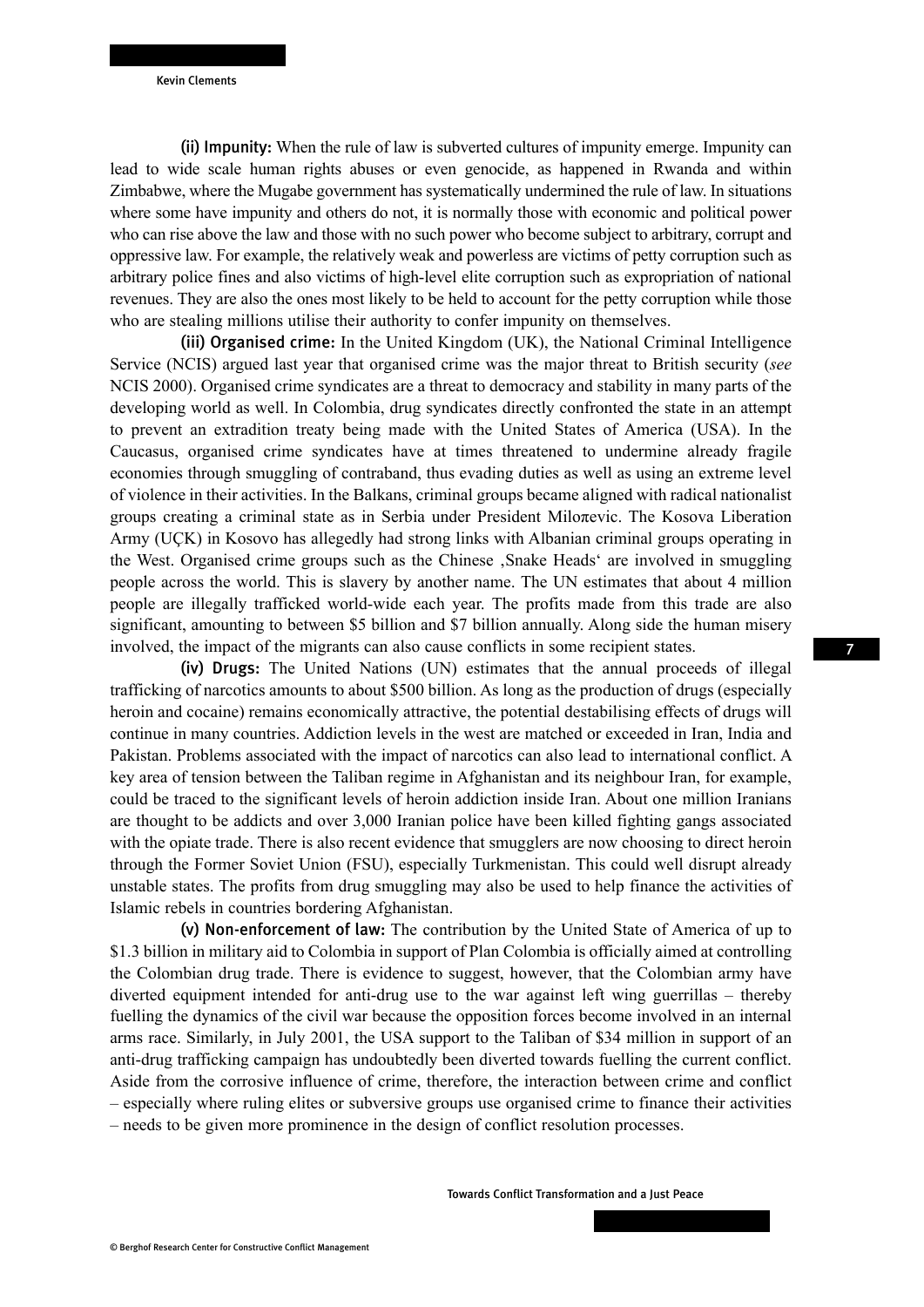(vi) Corruption: Corruption exists in virtually every country in the world. Normally it is an occasional aberration or alternatively an essential way of bypassing extensive bureaucracy. However, in cases of extreme corruption the very ethos of the state can be undermined. The 1999 coup in Pakistan was largely caused by military frustration at the levels of corruption practised by many democratic politicians. Similarly, the Estrada regime in the Philippines was overthrown in a demonstration of people's power, specifically roused by wholesale abuse of power by the politicians, as also happened in Serbia more recently. Corrupt regimes have stoked up ethnic hatreds as a way of gaining popularity, as in Serbia and arguably now in Indonesia. When corruption becomes institutionalised and cultures of theft become dominant and widespread, those who benefit most from them may resort to coercion and organised violence in order to defend their economic interests. The reality is that corruption subverts political processes everywhere and makes rational politics that much more difficult.

#### 2.5 Regional political impacts

Failures of state systems, subversion of the rule of law, state depredation and the persistent political marginalisation of significant minorities are all potent internal sources of conflict. These dynamics are, however, exacerbated by the actions and decision of neighbouring states or powerful external powers. These regional dynamics very often shape and determine the major contours of national conflicts and can best be grasped in terms of sub-regional and regional conflict systems. In the South Caucasus, for example, there are two major bilateral disputes (Georgia and Abkhazia, and Armenia and Azerbaijan) neither of which can be resolved bilaterally; the Russian government is implicitly, if not explicitly, at every bilateral table. Any agreement that does not include the Russians will be subverted and spoiled by them. Similarly in Africa, regional hegemonic states (like Nigeria) and former colonial powers (UK, Belgium and France) influence the ways in which conflicts are defined, understood and dealt with in a variety of ways. Conflicts between them, as for example, between Belgium and France in relation to the Great Lakes often do not generate conditions conducive to negotiated settlement of disputes. Furthermore, the reasons outside actors get involved – like the US, the European Union (EU) and others in Macedonia or before that of the North Atlantic Treaty Organisation (NATO) in Kosovo – are very much determined by national and regional interest as much as a desire to see the conflicts managed and transformed. All of this suggests the importance of political analyses that capture complex internal and external realities and view them in systemic terms.

One of the deficiencies of many past interventions in conflict at the inter-governmental, governmental and NGO levels has been a reluctance to incorporate economic factors into the analytic or intervention phases. There has been a tendency in the past to assume that violent conflicts can be resolved at the political and civil society levels without paying much attention to the powerful economic motivators and sustainers of violence. This has sometimes resulted in an air of unreality around diverse dialogue and negotiation processes, which sometimes seem rather disconnected from their economic bases.

The local, national, regional and global economic systems underpin both the civil society and state sector levels of activity. These have their own dynamics, with key market (private and public sector) elements sometimes supporting, sometimes obscuring and sometimes subverting peace initiatives. The economic sphere of activity, has been relatively under-analysed by the conflict resolution community (official and unofficial), although recently it has been addressed specifically by organisations such as the World Bank, the United Nations (UN), the Development Assistance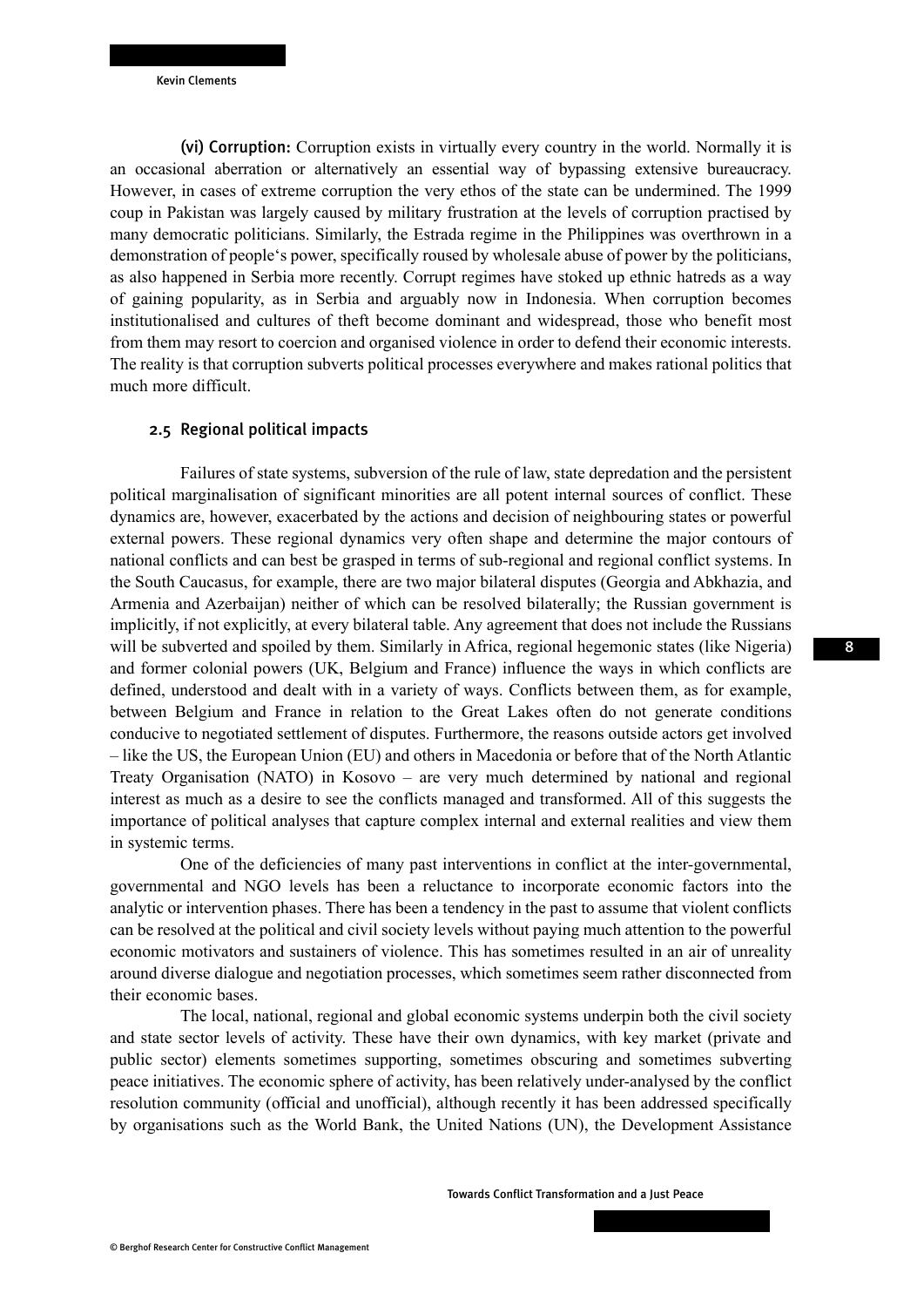Committee of the Organisation for Economic Cooperation and Development (OECD/DAC) and key NGOs such as the Prince of Wales Business Leader's Forum, International Alert (IA) and the Council on Economic Priorities (*see* International Alert 2000). There are three general elements to this concern. The first has to do with relative and absolute deprivation and the role that this plays in the generation of conflict. The second concerns the breakdown of the social contract between state and citizen and unwillingness or inability on the part of the state to satisfy the public sector, developmental and welfare needs of citizens and the third has to do with the competition for and control over natural resources.

All these issues are beginning to be acknowledged within the field, and indeed there is now a specific area of specialization, that of Peace and Conflict Impact Assessment (PCIA), which has been stressing the necessity for more conflict sensitive approaches to development planning at macro and micro levels (*see* Gaigals and Leonhardt 2001; and the contribution of Mark Hoffman in this volume).

#### 2.6 Economic greed as motivator

Economic factors have a major impact on conflict. Paul Collier, Mats Berdal, David Malone and others argue strongly that many conflicts can be explained in terms of a competition for control of the production and distribution of natural resources, including land (*see* Berdal & Malone 200). The econometric models that have been developed to test this demonstrate very interesting correlation between conflict and the ready availability of high value commodities such as diamonds, gold and coltan. These arguments suggest strongly that greed is arguably as important as *grievance* in generating conflict (*see* Collier & Hoeffler 1998). As with the political dynamics, these economic motivations need to be factored into conflict analysis. Much more attention needs to be paid to the development of adequate incentive mechanisms for motivating peaceful as opposed to warlike behaviour. Conflict diamonds' and the often illegal exploitation of other natural resources such as timber and oil in Sierra Leone, Angola, the Congo and Sudan point towards resource wars being a significant feature in future conflict transformation work.

These are perhaps the more visible examples of the political economy of war, which will become a key framework for helping to understand the causes of internal conflict. Such a framework should be understood in the context of globalisation which suggests that increased economic integration, though it is presenting new opportunities for growth for some, is also generating exclusion and hardship for many others and this may lead to violent conflict. The ways in which it does this are, however, extremely complex.

Wayne Nafziger and Juha Auvinen have advanced one of the more interesting arguments in this area (*see* Nafziger et al. 2000). They demonstrate that low per capita incomes, low or negative growth in incomes and stagnation in agricultural production are important factors leading to conflict. In addition, they note that high rates of inequality are also associated with a propensity to conflict "especially if it reflects or contributes to high inequality among regional, ethnic or class groups" (Nafziger et al. 2000, Vol 2,3). This idea of horizontal inequality between groups is an important development in thinking about economic sources of conflict because it suggests important new directions for targeting development or economic assistance programmes. The two non-economic factors that Nafziger and Auvinen identify as strongly correlated with violent conflict are levels of military spending and past history of conflicts.

It is a little surprising that the old literature on the political economy of war seemed to be ignored by conflict analysts for so many years, but reassuring that it has been rediscovered and is now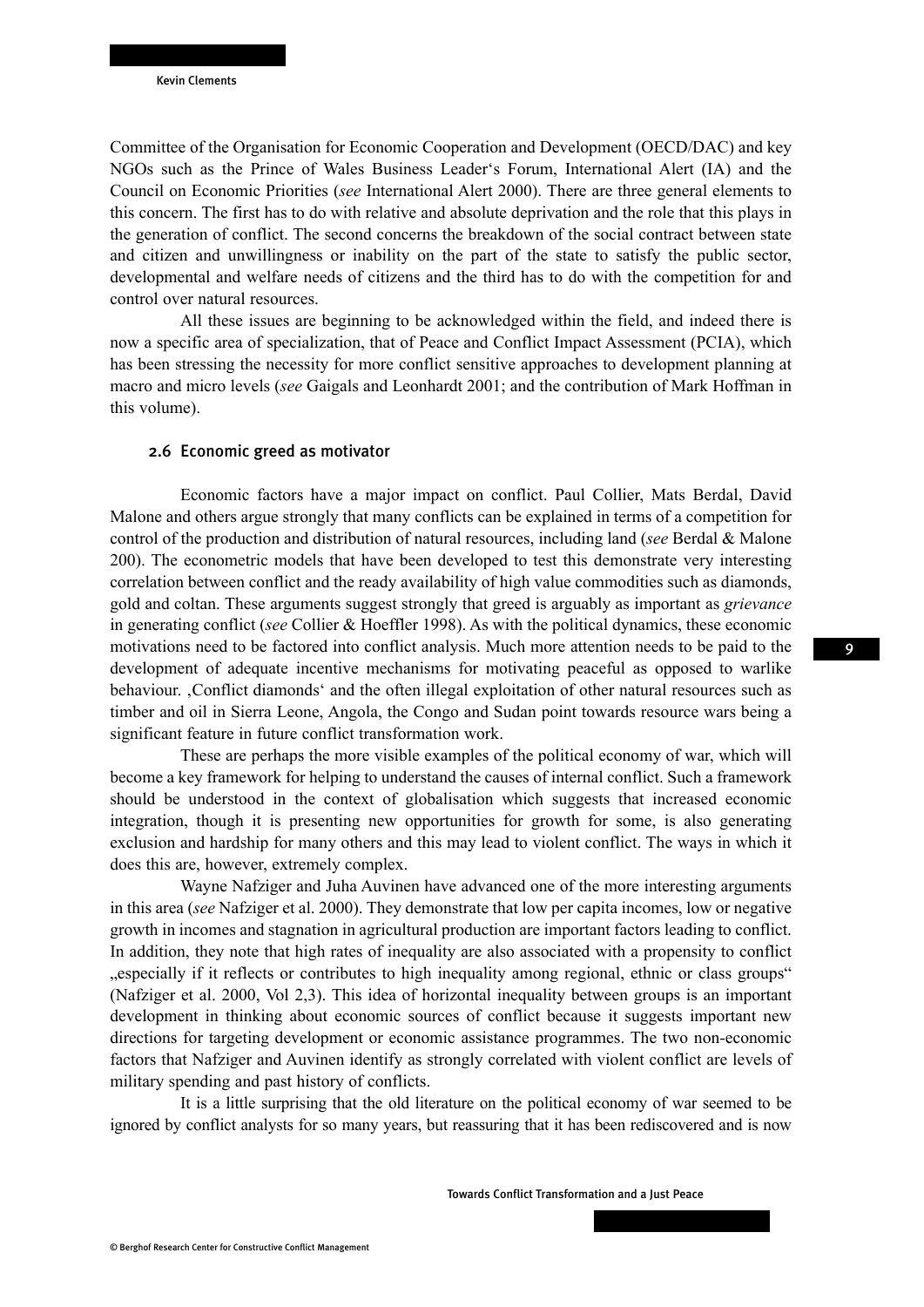being placed at the centre of new thinking about deep rooted and intractable internal conflicts. One author who has taken this idea further is Georg Elwert with his idea of  $\Box$ markets of violence" (*see* Box 1).

#### Box 1: Markets of Violence

Markets of violence are understood as economic fields dominated by civil wars, warlords or robbery, in which a self-perpetuating system emerges which links non-violent commodity markets with the violent acquisition of goods. It is the profit implied in the entwined violent and non-violent forms of appropriation and exchange that is the guiding principle of action. A self-perpetuating economic system emerges beneath the surface of moral, world-view and power conflicts – even in the absence of such attempts at legitimisation. It is possible that irrespective of the conscious motives of the actors (such as freedom, honour or revenge) only those actors who pursue economically profitable strategies – irrespective of their intentions – will survive.

Diamonds and gold smuggling in contemporary Congo/Zaire, trade of the drug qat in Somalia, emerald smuggling in Colombia and, last but not least, convoys carrying food aid in Sudan, Somalia, Liberia and Bosnia have made this "protection" the most important source of income during certain periods. An aid organisation paid \$1,000 in 1994 to a Liberian warlord for each lorry with medical equipment which he allowed to pass through his territory.

Markets of violence will continue to emerge wherever there is a coincidence of areas open to violence, exploitable resources and corresponding markets, and where the economic environment remains neutral or favourable.

Source Elwert 1999

This renewed attention to the economic element will require shifts in the international community's development policies in order to make them more conflict sensitive and capable of providing economic disincentives to move warring parties away from war and incentives to move towards peace. In many of the conflicts that are afflicting the FSU, sub-Saharan Africa and elsewhere, these economic dimensions are the critical motivators and sustainers of conflict. To ignore them in favour of more epiphenomenal elements' will mean that there is a very slim chance of their resolution. Political economy factors that will continue to generate conflict in future include: unregulated transnational trade networks, fragile international financial system, the power of transnational corporation and the impact of aid and trade polices.

(i) Unregulated transnational trade networks: The unregulated and illicit trade in war commodities whether it be diamonds, timber, oil other natural resources, drugs, or guns are likely to continue to help explain the persistence of many conflicts (*see* Duffield 1994). The revenues made from these commodities by warring factions is increasingly seen as a key incentive for the perpetuation of war, and the international community will continue to seek ways to regulate the flow of these goods and restrict the funds from them that fuel conflict.

(ii) Fragile international financial system: The financial economic crisis in 1997/8 in Asia and the contagion that spread to many other developing economies drew attention to the fragility of the international financial system and the need to reform it in order to make international financial institutions (IFIs) and other relevant institutions more transparent and accountable to donors and recipients. Although not appreciated so much at the time, the link between neo-liberal economic reforms, political instability and, in turn, conflict is an issue that is of growing importance. There are, for example, arguable connections between the economic reforms embarked upon by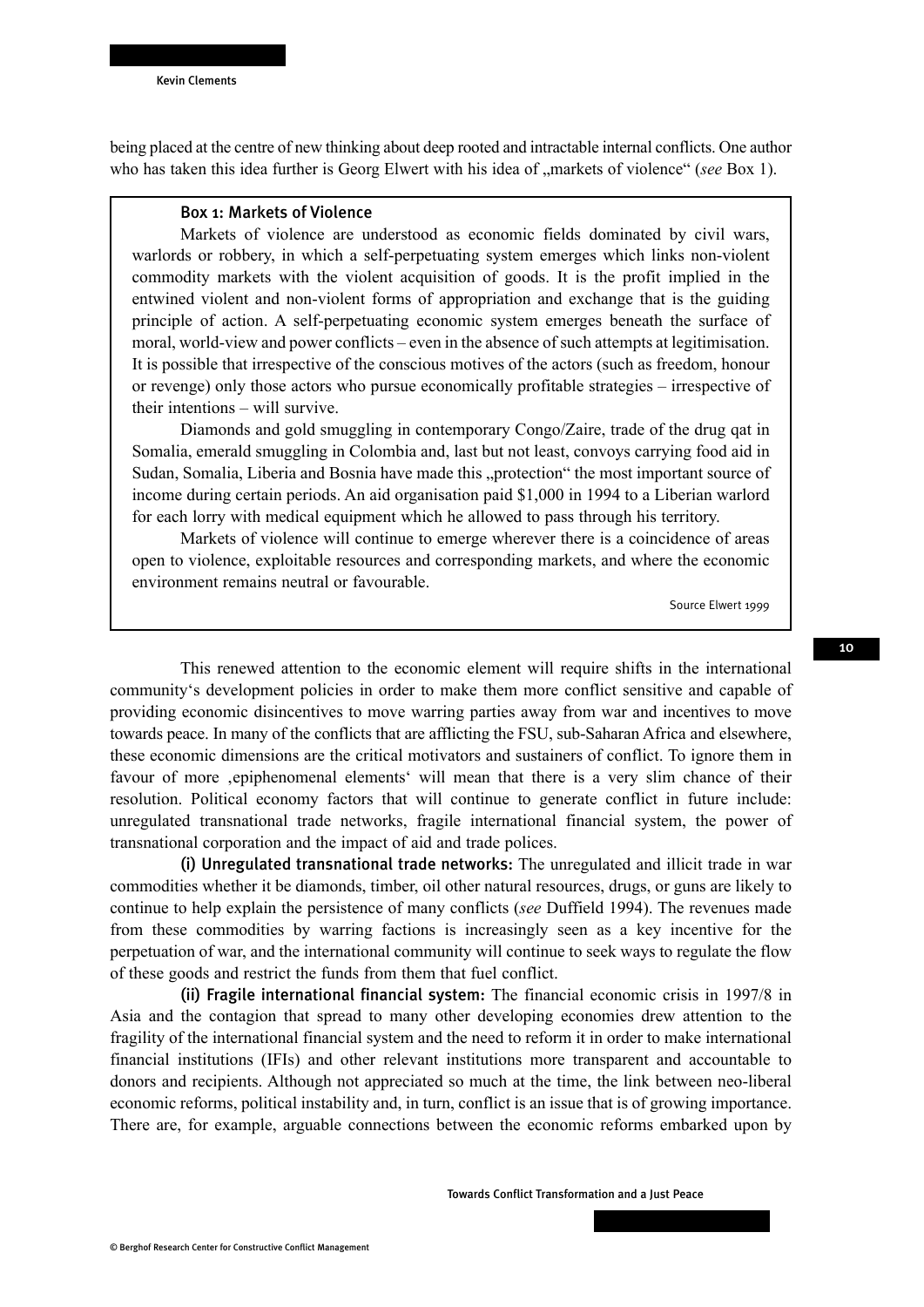Indonesia and growing violence in Aceh and other provinces. As Susan Woodward (1995) argues, it is also quite clear that economic reform processes certainly complicated the political transitions in the Balkans. However in a more recent study, Christian Morrison (cited in Nafziger et al. 2000, Vol 2, 4) suggests that International Monetary Fund (IMF) stabilisation programmes, while undoubtedly generating local discontent do not cause large scale complex humanitarian emergencies.

*He [Morrison] distinguishes between 'soft repression' (involving, for example, strikes and demonstrations and moderate political instability which when repressed may lead to deaths) and 'hard repression' with major episodes of violence. The history of adjustment in Africa and Latin America in the 1980s and 1990s show that adjustment policies often involved social costs but not humanitarian emergencies.* 

In this argument, the activities of the IMF and other financial institutions may generate limited, intense humanitarian emergencies for small segments of the population for short periods of time. Nevertheless, Morrison suggests that they are more likely to accelerate conflict rather than the primary or major causes.

(iii) The power of transnational corporation: Transnational corporations (TNCs) are key actors in many internal conflicts (such as Angola, Sudan, Colombia and Nigeria). The economic interests that they represent must be defended and there are numerous examples where these have resulted in conflict (e.g., the activities of Shell in Nigeria and BP in Colombia). In addition, the wealth and resources available to TNCs often remind other state and non-state actors of their relative powerlessness and inability to have a significant effect over economic affairs. There is growing recognition by corporations of their responsibility to be more attentive to the ways in which their investment, employment and other decisions generate violence, and there are growing opportunities for them to play a constructive role in helping resolve conflict in areas where they work (*see* International Alert 2000).

(iv) Impact of aid and trade polices: The link between development and conflict and how the assistance provided by the international community to war-affected countries might exacerbate rather than mitigate conflict will continue to be a controversial issue. The negative impact of humanitarian aid is seen by some as being relatively small in comparison to other drivers of conflict, but others (including many NGOs) consider it is a contributing factor. It gives governments political backing and allows them to offset social costs to donors, using money thus saved for military purposes (*see* Uvin 1998). The Congo war is a prime example of this. It is hoped that development aid will increasingly incorporate measures to encourage greater conflict sensitivity, but it may prove more difficult to secure effective implementation of this conflict sensitive approach to development on the part of national and multilateral donor agencies. It is likely, though, that in broader development debates there will be renewed focus on how trade relations affect poverty alleviation in developing countries as the World Trade Organisation (WTO) comes under increasing pressure to reform its polices and become more transparent. Although the EU has already focused on how its trade policies might impact upon conflict through the Cotonou Agreement with African, Caribbean and Pacific (ACP) countries, the WTO may well be forced to address these issues as well in the future.

There are other factors such as environmental issues, which are certain to have some impact upon future conflicts – whether these will be precipitated and driven by scarcity or abundance is a matter of debate. The predicted conflicts over access to safe and clean drinking water will clearly be fuelled by scarcity factors. The conflicts over wealth generating minerals are more likely to be spawned by concerns to protect and enhance existing wealth. Fairhead, for example, argues that environmental riches rather than poverty are the major precipitants of environmental conflict as groups struggle to gain control over wealth generating resources (*see* Fairhead in Nafziger et al.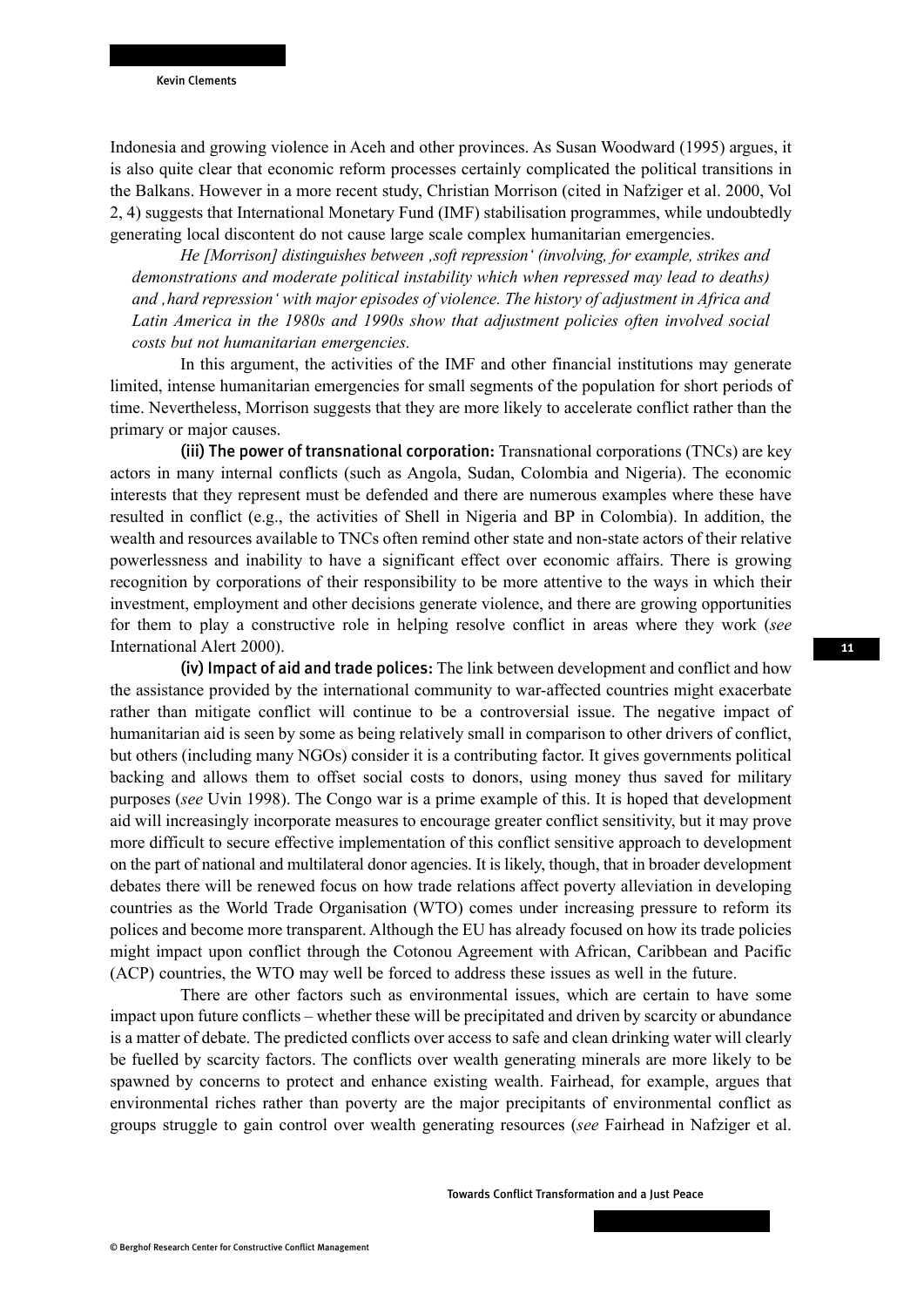2000, Vol 1, 147-179). He argues that societies become divided between those wealthy or politically connected groups who struggle for control of the resources and the destitute who become the foot soldiers of the struggles.

#### 2.7 Long term conflict dynamics

There are several long-term global dynamics that will have a profound impact on violent conflict over the next 15 to 20 years. Most of these need specific national and international policies tailored for dealing with them. Three such elements are demography, refugees and internally displaced people (IDPs), and diasporas.

- Demographic factors need to be taken into account when considering the origins of future conflict since most recent civil wars are fought by young men who are either unemployed or under-employed. The world population is expected to grow from 6.1 billion in 2001 to 7.2 billion by 2015. Developing countries will account for 95 per cent of the increase, mostly in rapidly expanding urban areas. Given that many of these countries have fragile political systems, the combination of population growth and urbanisation will encourage instability by attracting resources from rural areas and by straining already stressed labour markets. Many states now have a disproportionate number of children under 15 (60 per cent in Algeria, for example). The increasing number of unemployed or under-employed youth in some of the potential conflict zones will provide a ready pool of people who see themselves as having nothing to lose by joining political (or pseudo-political) movements willing to use violence to realise their aims. Many of these people may feel better off in armed groups, able to loot and pillage for their survival, compared to a more peaceful way of making a living (*see* Jackson et. al. 2001, 1).
- The **world refugee situation** will continue to generate discontent and provide fertile recruiting grounds for soldiers and militia. In 1970 there were only two million refugees; by 2001 this number had leapt to over 21 million according to the United Nations High Commission for Refugees (UNHCR). With no solution in sight for Palestinian refugees, conflict in that part of the Middle East is certain to continue. In West and Central Africa, Central Asia and the Caucasus, large refugee groups, if allowed to fester, will also continue to provide the basis for guerrilla bands to form. Recent refugee flows from Afghanistan, for example, are destabilising Pakistan and the region. These humanitarian catastrophes must be counted as major sources of future conflict. In addition, there are millions of internally displaced people in Africa and elsewhere, representing another potential source of conflict unless action is taken to resolve their plight.
- Diaspora groups of exiles or expatriates often fund guerrilla movements in their homelands. It is speculated, for example, that Tamils abroad send millions of dollars to the rebels in Sri Lanka every year. To try and resolve the Sri Lankan crisis without taking the interests of the Tamil and Singhalese diaspora into account will yield only partial solutions to that crisis.

## 3. The Role of Peacebuilders in Transforming Violent Conflicts and Promoting Just Peace

In the light of this analysis of some of the structural sources of organised violence, the challenges facing peacebuilders seem far greater than their current capacity to respond to them. This means that peacebuilders need to maximise their resources wherever possible, seeking higher levels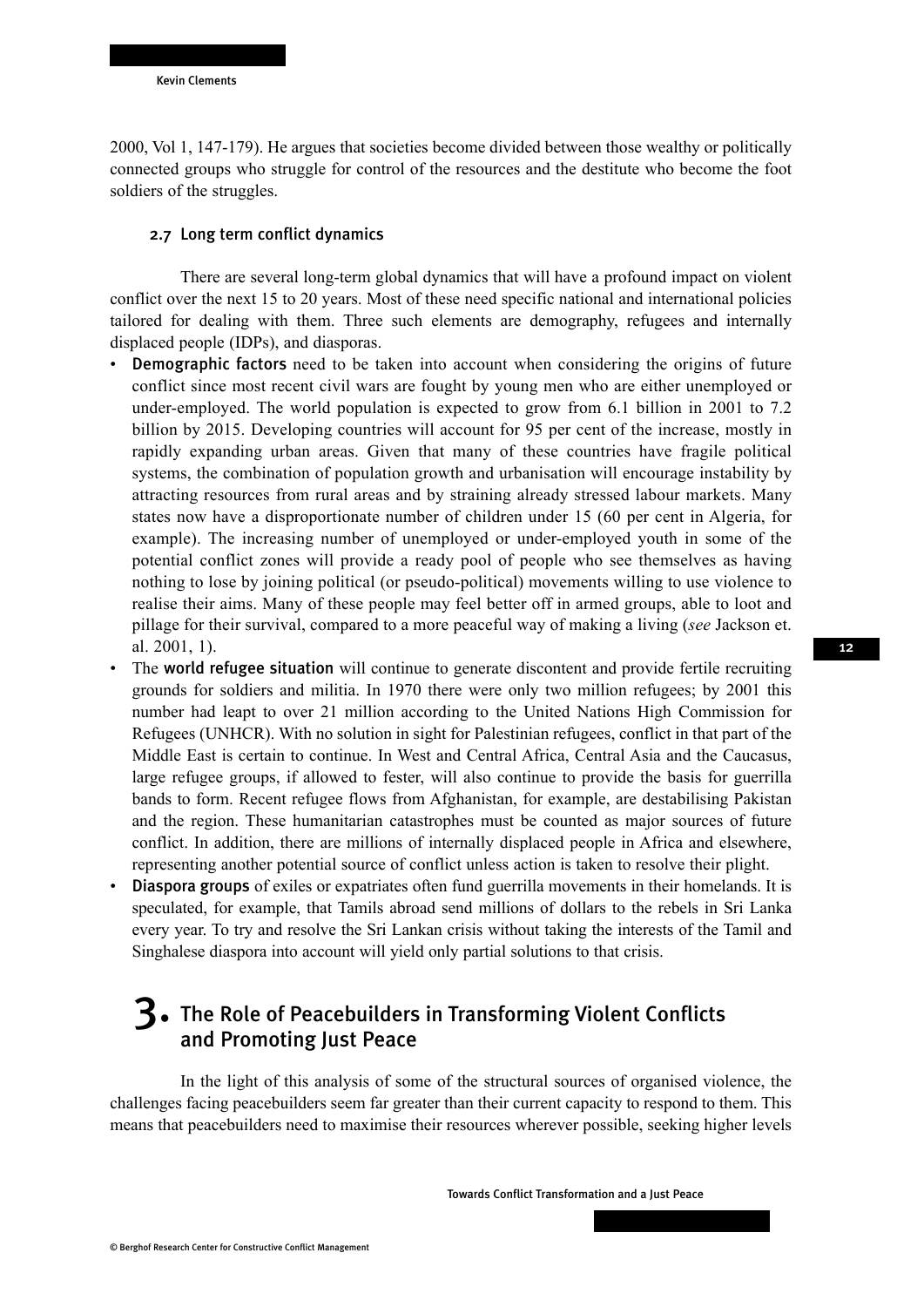of communication, cooperation and positive working relations with like-minded actors in the governmental, inter-governmental and non-governmental sectors.

For purposes of this discussion, primary consideration will be given to Track II initiatives and how they might catalyse Track I and Track I1/2 initiatives to address some of these harsh political and economic dynamics of conflict.

The NGO conflict resolution and peacebuilding sector, for example, is expanding, professionalising and acquiring more resources to engage in long term conflict transformation processes. However, it remains predominantly Northern, its resources are miniscule compared to those available to the world's military and armed non-state actors and it has limited capacity to challenge the political and economic dynamics of organised violence. It certainly has difficulty dealing with the criminalisation of politics, failed states, predatory states, institutionalised corruption and widespread subversion of the rule of law. The NGO sector cannot , mediate with muscle' nor can it enforce solutions to problems. Its strength lies in other areas. It has flexibility, and an ability to respond to human suffering without being politically constrained.

In relation to the transformation of violence and the promotion of just peace it can forge partnerships with local people in conflict zones and respond to the immediate suffering. At the same time it can catalyse discussions and dialogues with those in conflict about ways in which they might resolve their differences, solve their problems and satisfy their human needs. It can and does use its micro-knowledge to try and influence the macro-policy decisions of donors and multilateral organisations in relation to economic development and the promotion of human security.

Sometimes the NGO role is catalytic, facilitating communications between conflicting parties. At other times its role is much more analytical and the processes much more deliberative (e.g., as in interactive problem solving workshops). In all of these activities the basic aim, however, is the same. Most conflict transformation NGOs and academics seek to build on the unifiers rather than the dividers in society on the assumption that strong and resilient communities are the fundamental prerequisites for human existence and security.

It is clear, however, from the preceding arguments, that resilient and tolerant communities are a necessary but not a sufficient condition for conflict transformation and just peace. Because of their dispersed and fragmented character, communities have difficulty mounting effective or sustained critiques of organised economic and political power. In those areas, however, where economic and political power is itself disorganised a little community organisation can be highly effective.

In order for humanitarian NGOs to realise their well intentioned and altruistic aspirations there is a much greater need to have clear and coherent strategies which are linked much more deliberately and explicitly to other official and unofficial Tracks. For all those seeking effective ways of dealing with violent conflicts and promoting just and sustainable peaceful relationships in conflict zones, the challenge is finding ways to share analyses, communicate these to all relevant actors and seek higher levels of synergy between all peacebuilding actors.

To develop better analytic and effective peacebuilding processes, it is absolutely essential that there is a process of radical and critical dialogue between the development and conflict transformation communities. Neither can deliver stable and lasting peace acting alone and neither can resolve the differences between themselves by subsuming the interests of one in the other. In other words, it is not just a question of adding a development or justice dimension to conflict transformation work or a conflict transformation perspective to development and justice work. Rather development and conflict transformation theorists need to sit down with each other in order to identify the comparative analytic and process advantages of both perspectives and ways in which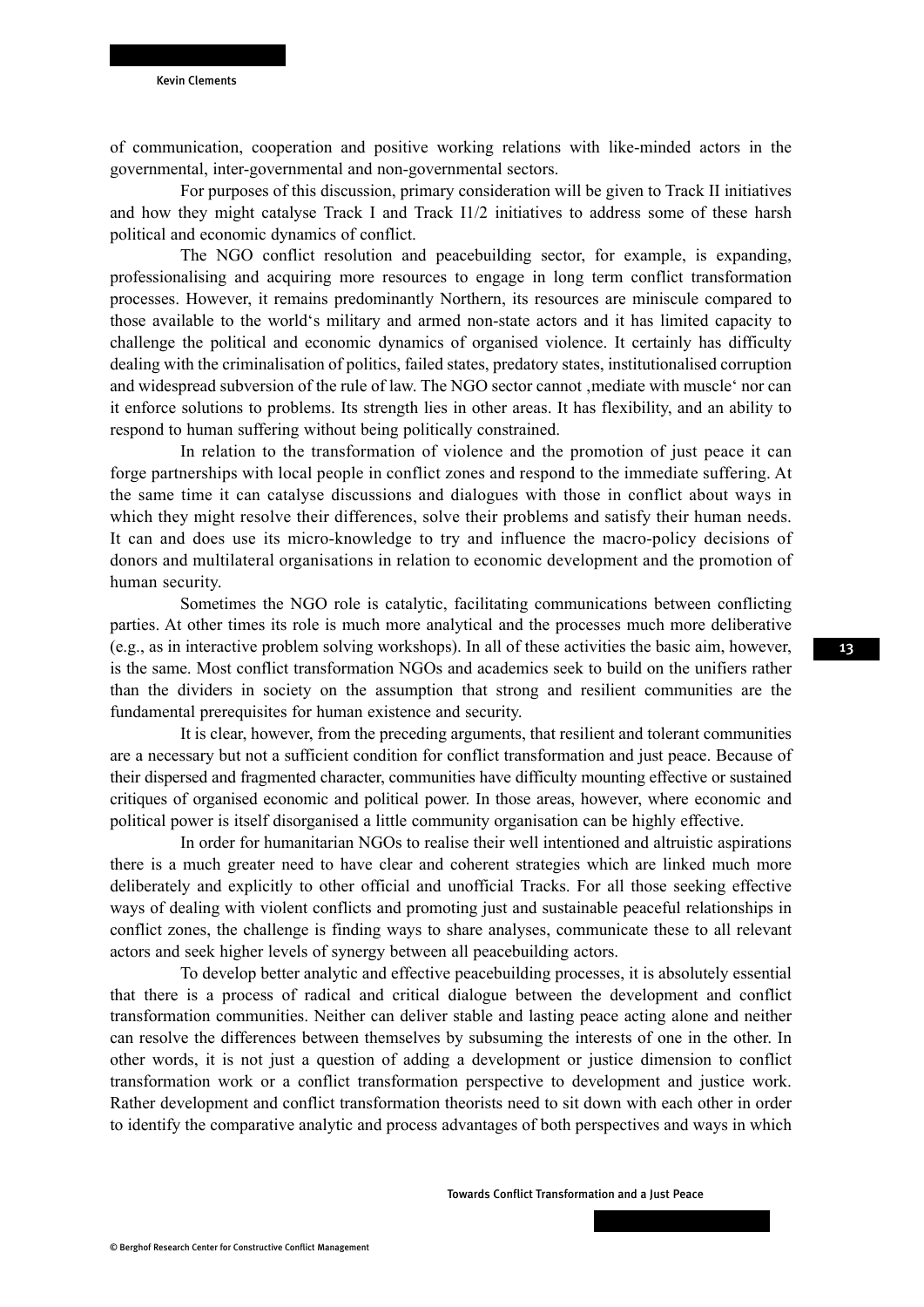the theoretical and practical contributions of each might be enhanced. This might produce contributions that are more informed and wiser, thereby aiding individuals, organisations and movements working for social and political change, structural stability and stable peace.

Conflict transformers and development specialists have set themselves a formidable task in trying to transform violent relationships, while helping catalyse processes aimed at challenging structural violence and injustice. The challenge is nothing less than that of devising ways and means of empowering citizens and societies so that they can transform violent relationships. At the same time it is necessary to ensure that economic, political and social institutions are developed (or changed when they are demonstrably incapable of achieving their purposes) so as to minimise the prospects of violence in future and guarantee these processes through time.

In order to do this effectively, it is essential that there are more hard headed discussions between development and conflict transformation specialists about ways in which negative economic processes such as neo-patrimonialism, or clientelist political networks (which benefit certain groups and disadvantage others) can be challenged and changed. These distorted economic processes generate malign social and political outcomes, which increase frustrations. As a result those in power are disposed to consolidate their increasingly untenable positions by violent means or force marginal groups to consider violent options. Too little attention is devoted to these issues in most conflict transformation activities.

To facilitate such discussions, however, requires higher levels of collaboration between development and conflict resolution experts. Instead of leaving such issues to the World Bank or bilateral donors, it is vital to incorporate civil society stakeholders as well, because this will help focus attention on who is included and who is excluded from the allocation of scarce national resources. How to place such issues on agendas so that they can be talked through and discussed is the central challenge facing those seeking not only to stop the violence but also to generate a just and lasting peace.

Although reducing fear, building trust and restoring confidence are all critical elements of any move towards a cessation of violence, they are not sufficient. This requires a much more active politicisation of the Track II conflict resolution process built on a different kind of politics. It demands a less adversarial, problem solving orientation to politics. Perhaps this is the major contribution that the conflict resolution community can make to transform corrupt deficient state systems. It can begin modelling political processes which are collaborative rather than competitive, unconditionally constructive rather than adversarial and where the interests of all are placed at the heart of the political process. This may sound rather utopian but it is essentially the direction in which most of the major development donors are moving.

#### Box 2: International Alert programme in Burundi: A case study

IA has developed programmes in a variety of violent conflict zones: the Caucasus, the Great Lakes, West Africa, Sri Lanka and Colombia. In all of these places, it has seen its role primarily in terms of catalysing and enabling locals to address their own conflicts and standing along side them as they devise their own solutions to these problems.

Burundi, for example, is an area of fairly extensive IA activity. Staff have worked with political and military leaders in a series of dialogue processes, which have been instrumental over the past few years in helping to lower the paranoia levels and to rebuild a measure of trust between key Hutu and Tutsi factional leaders. They have also developed confidence and trust building programmes between diverse women's groups and with the Catholic Church. There has been work with the Attorney General's department and the Ministry of Human Rights. Analyses of the Justice and Education systems in Burundi have highlighted some of

Towards Conflict Transformation and a Just Peace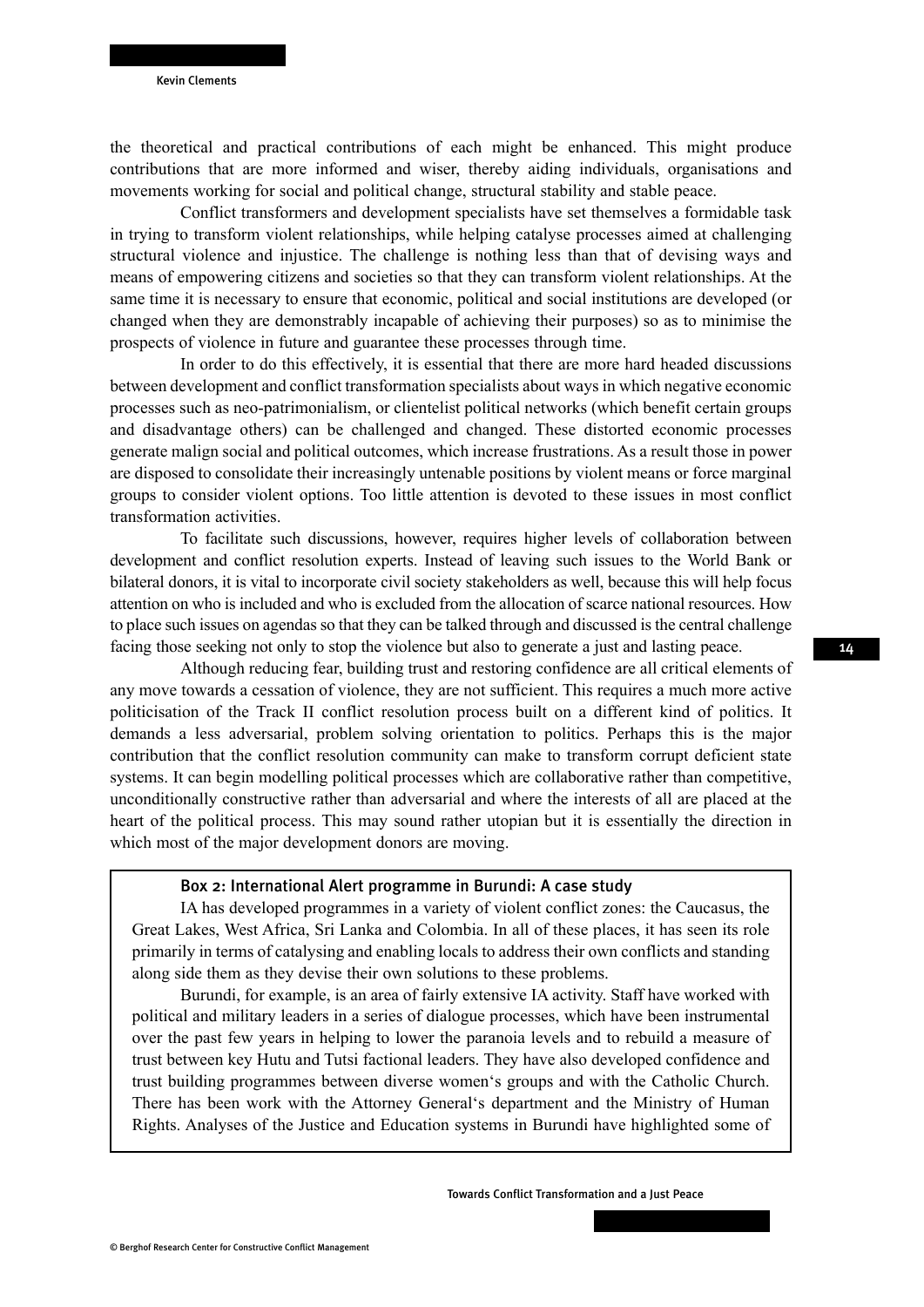the ways in which institutional arrangements are discriminatory and perpetuate grievances across the ethnic divide. All of these activities have been widely acknowledged as useful in terms of generating constructive bridges across a deeply divided community.

The trusting relationships that have been built up since 1995 have also enabled staff to start asking partners more probing and critical questions about some of the more sensitive political issues. Questions have been raised about the integration of the army and the gendarmerie and the lack of Hutu representation in both institutions; also about unequal access to jobs, schools and the benefits that flow from state power. By and large, however, there has not been a systematic effort to locate the dialogue processes or the development of civil society capacity in the context of what Patrick Gaffney  $(2000)$  calls,  $\dots$ . the economics of ethnicity and modernity and the diverse ways in which the different ethnic groups in Burundi are incorporated/excluded from the modern economy and world market system". This means that although there has been much effort dedicated to rebuilding working relationships across ethnic divides, the underlying economic gap and sources of division have been addressed much more obliquely.

There have been few discussions that have focussed specifically on issues such as, for example, the concentration of the labour force, economic dependence on coffee, budgetary allocations to the rural/urban sectors. Bujumbura and its immediate surrounds, for example, absorbs 50 per cent of the nation's total investment. When this is coupled with the 16 per cent allocated to Bururi – which is home to the political/military elite – this means that only one third of the nation's total investment is available for three quarters of the population (ibid.). This issue lies at the heart of who is included and excluded from Burundian society and yet because of its sensitivity there is often uncertainty about how to raise this and other issues effectively in conflict transformation processes. Dialogues about political economy would generate very different types of discussions than those that concentrate on bridging the Hutu/ Tutsi ethnic divide or gaining understanding and agreements between the political groupings of UPRONA (Union for National Progress) or FRODEBU (Front for Democracy in Burundi). They are certainly very different from discussions about ways of incorporating rebels into peace negotiations. All of these have their place in the quest for peace but in terms of developing a just and sustainable peace some of these processes may, in the end, turn out to be more critical than others.

Track I actors (politicians, diplomats, representatives of regional and global organisations, and multilateral financial institutions) are all concerned to work out ways in which they can direct the bulk of their resources towards the prevention of violent conflict, rather than responding to it once it has occurred. There is a deepening reflection on the part of policy makers regarding the positive and negative impacts of different development interventions on violent conflict. This is coupled with a desire for more coherent conflict prevention and peacebuilding strategies and for methodological tools that will enable conflict sensitive development to take place (*see* Gaigals & Leonhardt 2001). Conflict prevention is truly at the heart of the political and development agendas.

What remains to be developed is more political commitment and greater recognition of how conflict sensitive development strategies might be mainstreamed and, most importantly, implemented in macro -policy and micro-programmes and project cycle frameworks. There are ongoing discussions at different levels about what constitutes the right programming needs and priority responses at all phases of violent conflicts and there are certainly many discussions about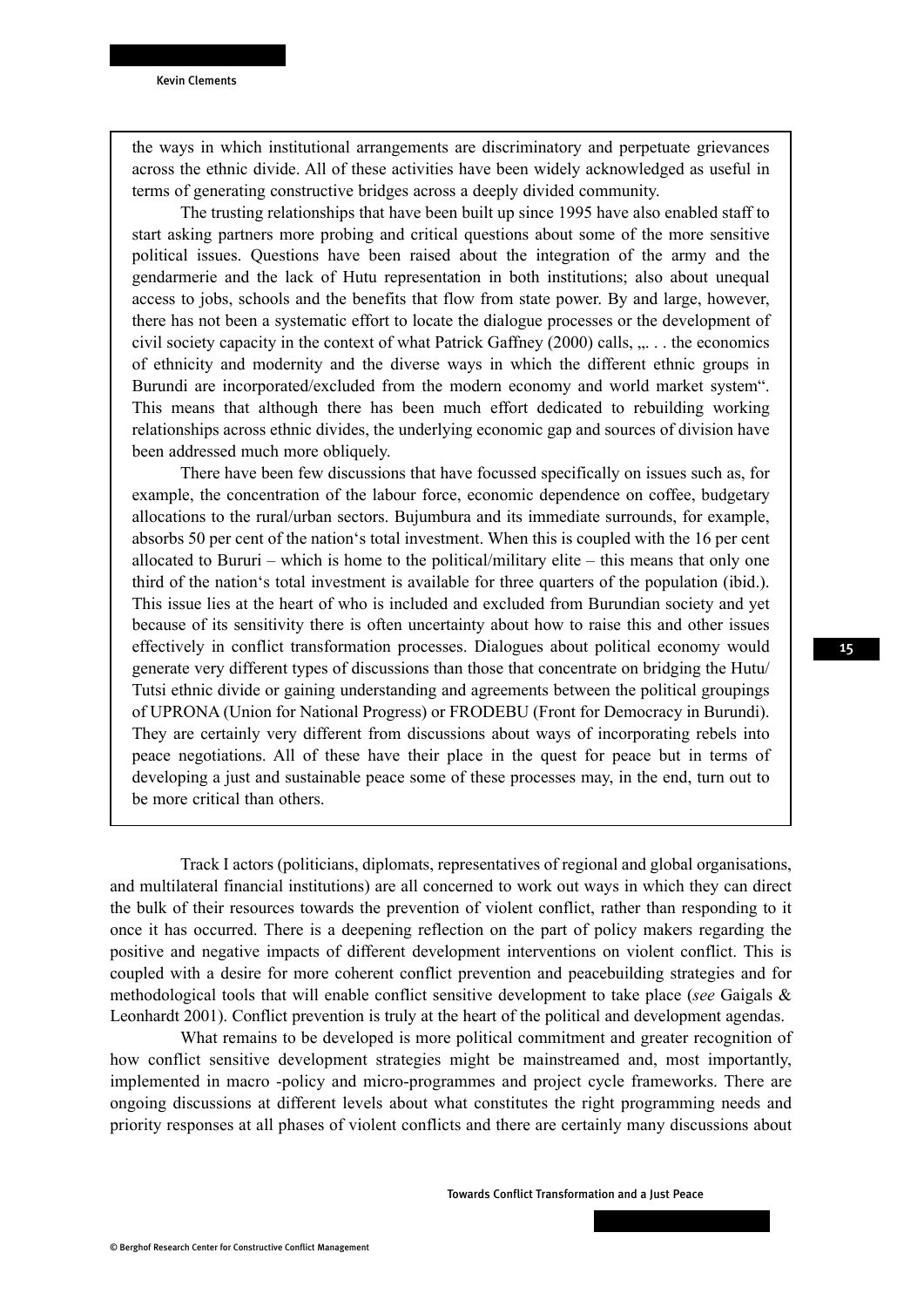specific roles, responsibilities, burden sharing and basic operational co-ordination among development agencies. The fact that these discussions are taking place is in itself a positive sign and there is now general agreement that peace, stability and human security should be at the centre of bilateral, regional and multilateral development planning, funding, and implementation in violent conflict zones.

While many of the multilateral development initiatives place economic questions at the heart of their negotiations (e.g. in terms of stabilisation programmes and aid conditionality), these issues are normally missing from many conflict resolution initiatives by civil society. What remains more problematic for Track I actors (as it is for Track II and private sector actors) are appropriate ways and means of raising more difficult political questions.

The principle of non-interference in the domestic affairs of other states mean that official level negotiators often have to ignore many concerns they may have about whether *de facto* or *de* jure sovereign parties are able to exercise effective authority over the territory they control. They certainly have to stifle concerns about state challenges to human security and corruption and about anaemic or ineffective governance. They can discreetly ascertain, through diplomatic representation, whether national elites are promoting conflict or seeking to contain it and develop appropriate responses accordingly; they can also trigger concerns with the UN Department for Political Affairs (UNDPA) or raise humanitarian concerns with the Office for Co-ordination of Humanitarian Assistance (OCHA). They may, if the situation is sufficiently serious, ask the World Bank and the IMF to think about new conditionality in relation to corruption and illegal trade issues. The problem with this strategy, however, is that the Bank and the Fund are much more interested in efficiency than horizontal or vertical equity. If, as Nafziger et al. (2000) argue, these are the major sources of violent conflict in many war zones then it is up to other actors to put these items on the agenda.

The realities of international politics make it difficult for state actors to take unilateral initiatives in these areas and the opportunity costs of generating a wider coalition of like minded countries and then mobilising collective political will are often too high. This means that the questions that should be asked remain unasked and the actions that should be taken remain untaken. This is certainly so at the first signs of an impending conflict. The international community still has not figured out effective ways of responding to the acute crisis phases of conflict either. It is reasonably good at monitoring but not good at reacting. It is marginally better at mobilising itself for the postconflict phases, especially in relation to peacekeeping, civilian policing, development of independent judiciaries, disarmament and demobilisation strategies. Even here, however, the difficult questions about who gets what, when, why and how from different political arrangements are more often than not left to locals to decide.

This may be an area within which the private sector can make an important contribution, since, by and large, business prefers to operate in stable zones rather than unstable; in corruption free rather than corrupt environments and with efficient state systems committed to public welfare rather than inefficient systems committed to greed. Certainly, it seems important that if governments cannot put the difficult political questions on the agenda that there should be Track I support for private sector, local and international NGO actors in trying to work out ways in which they can raise these issues at community and civil society levels. Donor and state support for free and courageous NGOs in war-torn societies is an important way of circumventing narrow interpretations of the sovereign inviolability of states.

The major problem with many of these war-torn societies is that deficient or failed states, by definition, neither have coherent or effective political leaders nor effective civil society actors to respond to bold acts by external intervenors. The international community through the United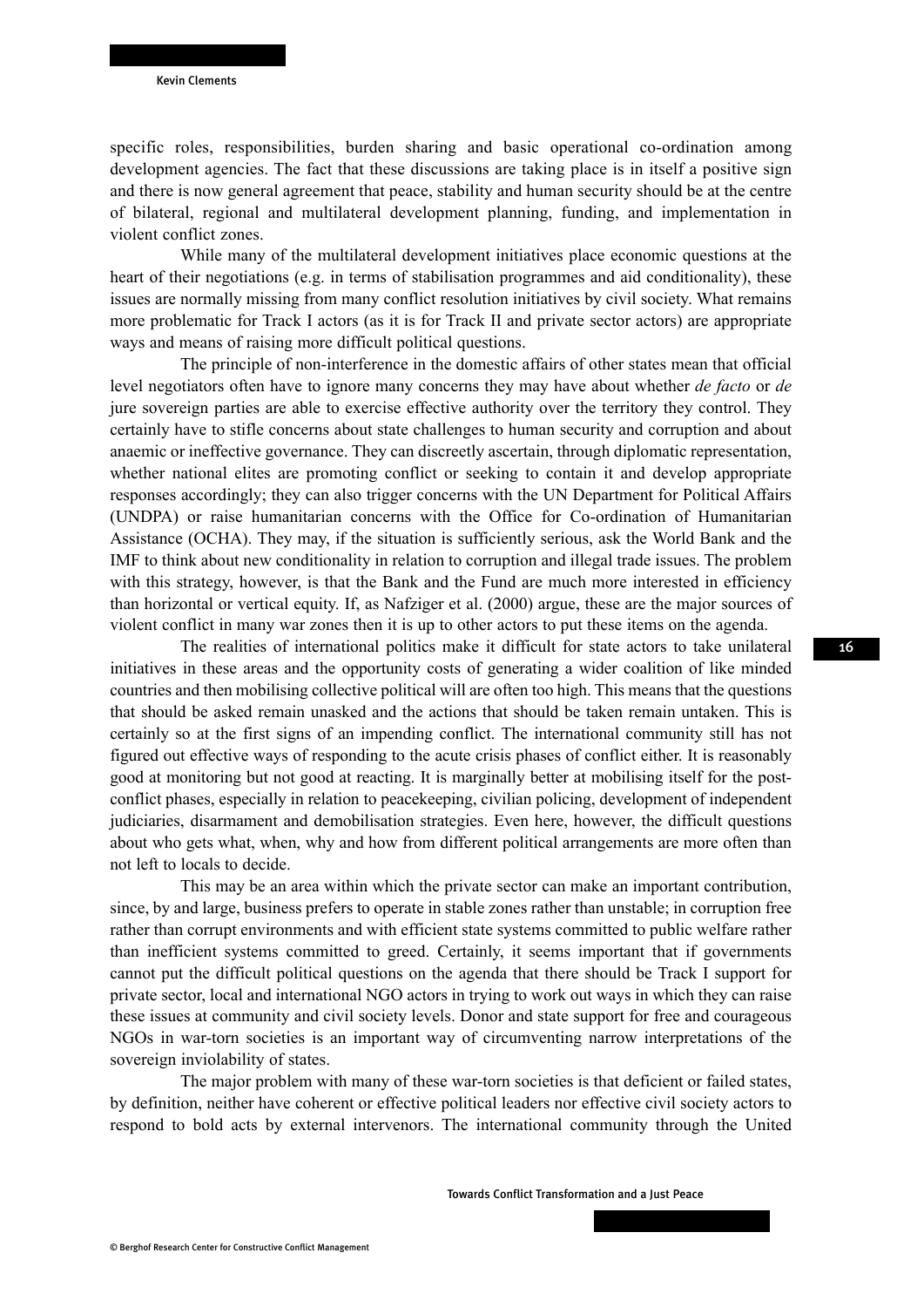Nations cannot and does not want to assume, trusteeship' over such societies in order to facilitate a return to viability. Thus political and community leaders in such environments develop vested interests in freezing the conflicts and deriving as much economic and social benefits as they can from rent, depredation, and exploitation of diminishing natural and political resources. This means that conflict transformers need to become much more aware of ways in which they can catalyse discussions about effective, democratic and incorrupt governance and the economic systems that are required to sustain such processes. This is the priority issue for effective conflict transformation and just peace. The prospects for stable and just peace seem very remote unless this issue is addressed and all that it means in terms of the political and economic inclusion of all key groups with a view to ensuring a dramatic reduction in horizontal inequality. Nafziger et al. (2000, Vol 2, 20) argue that

*Preventive policies need to be applied to all countries vulnerable to conflict, which includes all countries exhibiting sharp horizontal inequalities, all low income countries, all countries with negative growth and countries which have had serious conflict over the past quarter of a century. Preventive action needs also to be concerned with countries in which the state is fragmenting and cannot govern the society in a legitimate manner.* 

The agenda, for the future, therefore is very clear. There is a pressing need for all conflict resolution workers to become much more sensitive to the political economy of conflict and there is a much greater need for the development field to become much more aware of the conflict sensitive nature of development. This is going to require new perspectives, new ways of thinking about old problems and new processes for designing truly empowering and emancipatory partnerships between donors and recipients in war-torn societies. The fact that both the development and conflict resolution communities have realised this need is an optimistic sign. There is a reasonable expectation that in the very near future there will be an integration of both theoretical perspectives in the design of different sorts of intervention processes for war-torn societies.

## 4. Lessons Learned

Some of the lessons that IA and others have learned in relation to the development of these new perspectives are the following:

- First, it is important to *acknowledge the specificity and relative uniqueness of each conflict.* There are some universals – especially in relation to causes e.g. horizontal inequality and predatory states – but these are not as important as the specifics in relation to solutions. This means that the most important work conflict resolution experts can do is provide more than just an adequate analysis of the sources of the conflict, the parties to the conflict and impediments to its solution. They need to provide the best possible analyses of the conflict, viewing it from as many perspectives as possible; from the inside, the outside, the bottom, middle and top; from a socioeconomic as well as the political perspective. This means a radical contextualisation of our analysis. Without this, all subsequent engagement is likely to be relatively flawed. Ed Garcia, from IA, is fond of saying "Text without context is pre-text!" To contextualise conflicts well requires a principled framework or Code of Conduct so that parties in conflict know where conflict resolution workers are coming from and whether their intentions are honourable. It also means that intervenors need to be learners first, second and third so that in their learning and listening they can be helpful to antagonists in understanding the issues, changing unhelpful attitudes and modifying negative behaviours and structures.
- Second, it is vital to *adopt a multi-disciplinary and multi-level analysis of the conflict*. It is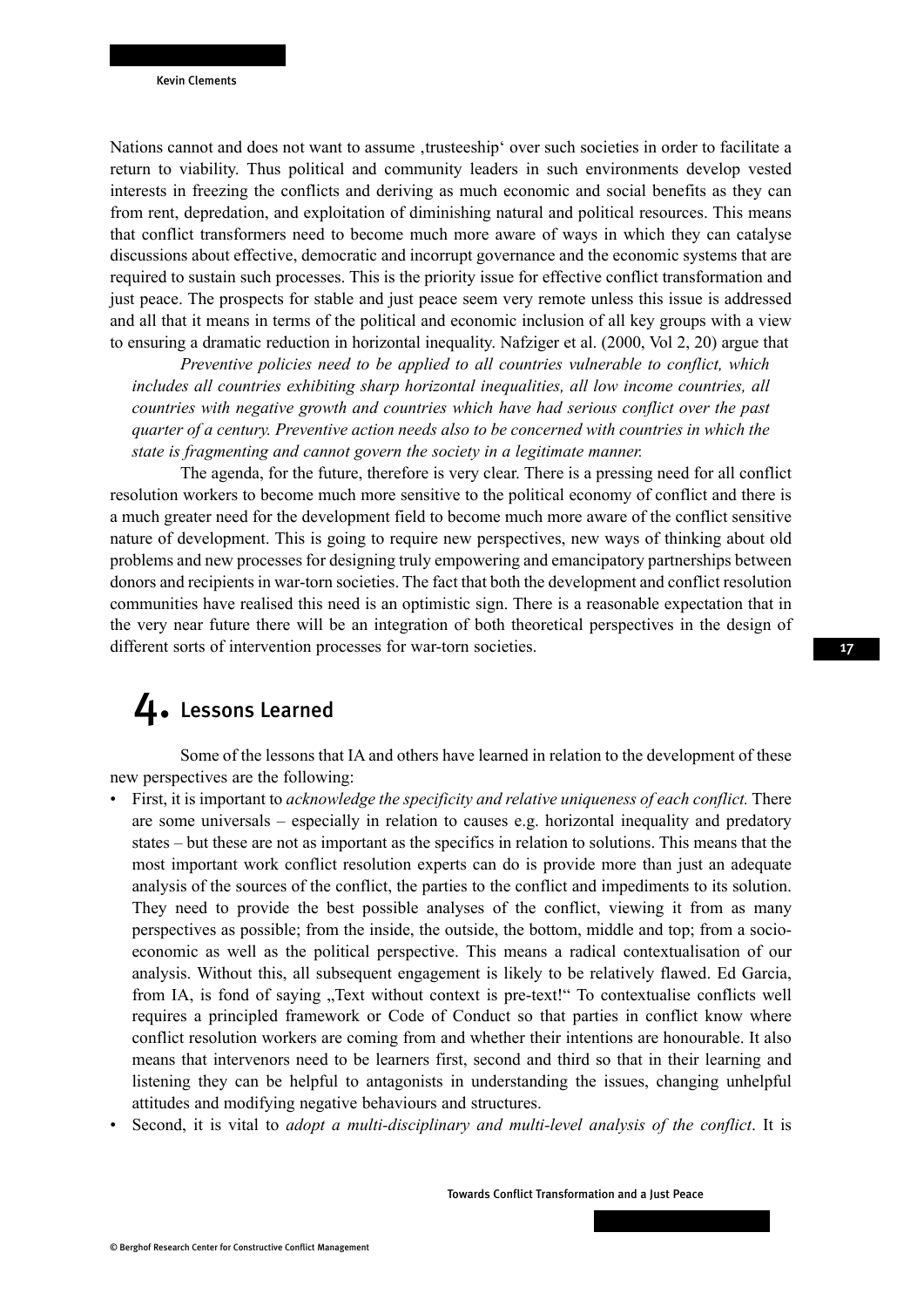fashionable to have a bias in favour of civil society organisations against state systems but the reality is that state systems are absolutely indispensable to the peacebuilding process and need to be analysed and engaged with in their own right. State systems alone cannot deliver peace; civil society organisations alone cannot deliver peace. We need to acknowledge the contributions of both spheres to the solutions of vexed intractable conflicts.

- Third, it is vital to *understand the linkages within and between different political complexes* and the networked nature of relations between the state, civil society, the formal and non-formal economic spheres, criminal and non-criminal groups, paramilitary, police and military elements. In particular, it is necessary to understand something of the relationship between the micro- and the macro-levels of activity and how these are connect to each other. There, is for example, no point making agreements at an elite macro-level which do not have any connections to what is happening at a grassroots micro-level of activity.
- Fourth, it is vital that we get a *more realistic analysis of the political economy of war and violence*. In particular, it is important to know much more about the incentive systems or motivations of those who wage war and the coping mechanisms of those who suffer from war. If we do not know what these are and who benefits and who loses from war we may be able to get a political agreement but we will never win a lasting and stable peace, especially when the economic incentives flowing from instability are greater than those flowing from stability. In West Africa, for example, what enticed Charles Taylor to abandon support of the RUF given that this support resulted in access to the Sierra Leonian multi-million-dollar diamond trade? To what extent did the UN's Security Council sanctions policy against Liberia increase the costs sufficiently to modify President Taylor's political and military behaviour?
- Fifth, it is important that more attention is focused on conflict dynamics rather than statics. Conflicts must be tracked through time, identifying patterns, trends and shifting coalitions. Tracking the dynamics of conflicts is also helpful to the parties since while one is immersed in conflict one is only dimly aware of the ways in which different actions contribute to escalatory or de-escalatory spirals. They are sometimes pleased to be shown how different conciliatory gestures might make a positive difference to the conflict.
- Sixth, in relation to responses to conflict, it is important to *acknowledge the roles and responsibilities of different actors.* Positive experiences will be unattainable until there is a clear sense of the division of labour in the field: who is specialising in what and how might they be incorporated into the work. At the least, higher levels of complementarity must be ensured; at maximum it is vital to know when to transfer different activities to other groups more specialised than our own. While it may be difficult to get high levels of co-ordination in the field, at the very least we need to avoid competition, and we need to make sure of the motivation for engagement.
- Seventh, *peacebuilding and conflict resolution work must not be dislocated from issues of justice and democratisation*. If a special sphere of activity known as peacebuilding is created that does not have a central focus on coercive agency, then peacebuilding becomes depoliticised and loses its bite. Peacebuilding becomes impotent. Thus, it is paramount to be somewhat sceptical of work that focuses on civil society alone since civil society alone cannot deliver peace. Similarly, states, political systems and elites alone cannot deliver peace so there is a need to ensure that state systems value the role of civil society groups in relation to changing violent attitudes, behaviour and situations.
- Eighth, one of the most important lessons that IA has learned over the last few years is that *external organisations do not solve other people's problems* and, if they claim they do, they are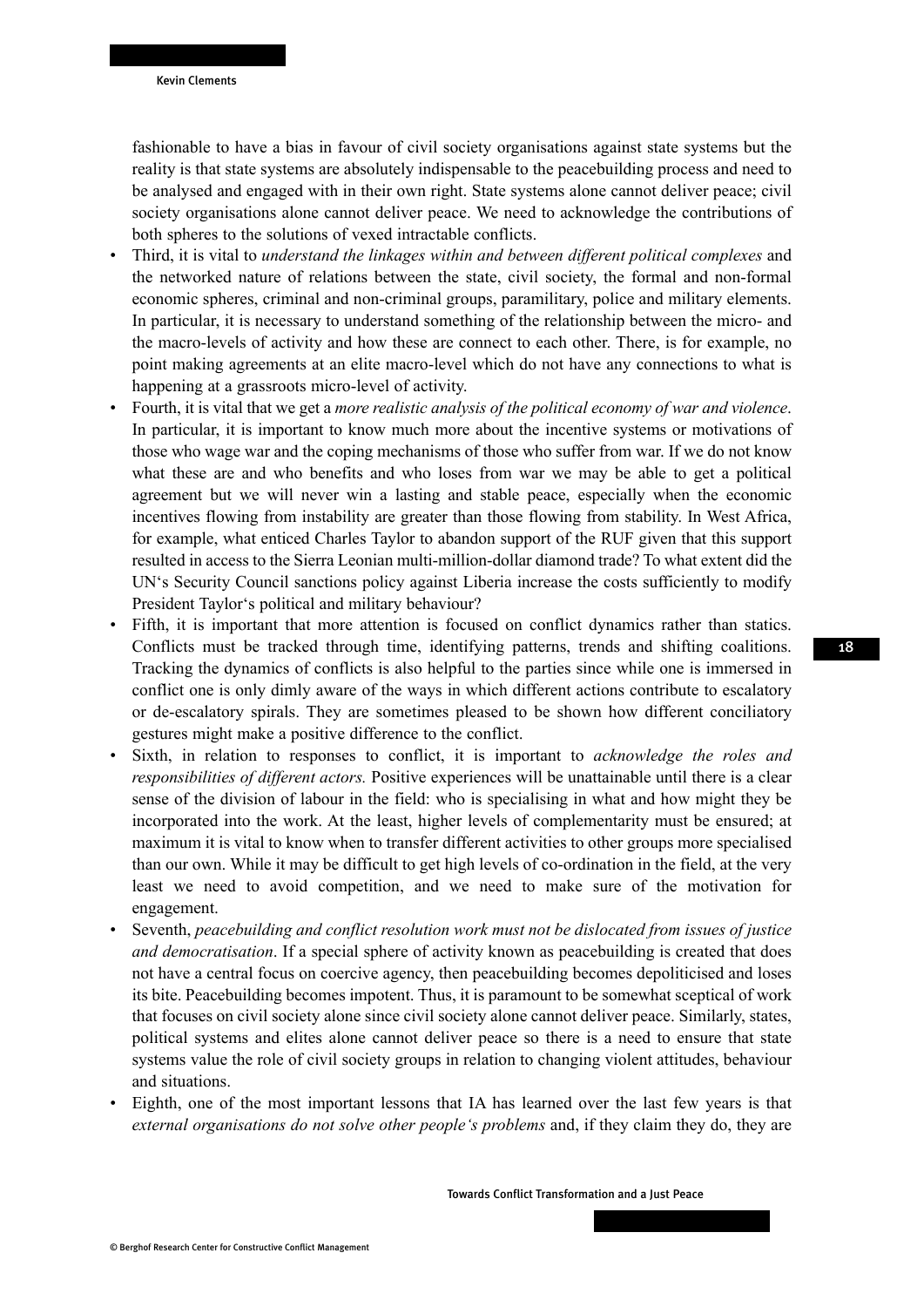engaged in a deception. All that external organisations can do is to provide a safe space, or some space, within which the local parties to conflict themselves might begin addressing the sources of their conflict and solving it for themselves. The most important principle in conflict transformation work is that it is the parties in conflict who must solve their own problems. Nor can the elite representatives of those groups deliver solutions alone. They have to bring their constituencies along with them and this requires more prior consultation and discussions than most ever undertake before reaching the negotiation tables. Richard Holbrooke, for example, knocked heads together at Dayton and reached a peace agreement for Bosnia that stopped ethnic cleansing, but it did not resolve the underlying sources of the conflict in the Balkans. Furthermore, it did not remove the animosities at civil society level. It did not address the underlying sources of the violence and, most importantly, it didn't address the historic grievances in the Balkans which continue to surface today.

- Ninth, there is a *need for proportionality* about what external parties (whether NGOs, IGOs or individual states) can bring to conflicts. The amount spent on non-violent conflict prevention and transformation is still pitiful. It is important to evaluate what is done in different locales in terms of the limited resources available. Nevertheless, it is clear that more could be achieved with better resource management: an area that should be further addressed. It is important, however, to ensure that peacebuilding and conflict resolution do not become the new vehicle for welfare dependency, as development was in the 1970s and 1980s.
- Tenth, much that has been said can be summed up in the dilemma of how individuals and organisations establish empowering and emancipatory partnerships. This is a difficult thing to do but it is vital to peacemaking. Who are effective intervenors? How do external intervenors work to build trust, cultural sensitivity, encourage accountability and promote autonomy? How do such intervenors accompany local partners so that they can ask the difficult questions and transform the problematic structures?
- Eleventh, it is critical that everything we do is aimed at *sustainability*. All of our work is process work and this only has an effect through time. This means that we have to commit to parties in conflict for the long haul, before, during and after conflict. There is no permanent peace, rather a series of negotiated agreements or understandings that enable us to think about the future hopefully and without the threat of violence.
- Twelfth and finally, all of this *work must be imbedded* in some theory of social and political change. What is our vision of a desirable future; what are the visions of parties to conflict; where do they intersect? How sensitive are we to visions that we have difficulty accepting but which might be very salient for others? How do we let go of our own visions so that we might enable the realisations of others and in that process discover some deeper meanings for ourselves.

## 5. Reference and Further Reading

- Berdal, M. & D. M. Malone (eds.) 2000. *Greed and Governance: Economic Agendas in Civil Wars,* Boulder, CO: Lynne Rienner.
- Collier, P. & A. Hoeffler 1998. "On Economic Causes of Civil War," *Oxford Economic Papers*, Vol. 50, 563-573.
- Duffield, M. 1994. "The Political Economy of Internal War: Asset Transfer, Complex Emergencies and International Aid," *in* Macrae and Zwi, op. cit., 50-69.
- Elwert, G. 1999. "Markets of Violence" Sociologus: A Journal for Empirical Ethno-Sociology and Ethno-*Psychology,* Supplement 1, Berlin: Duncker & Humblot, 85 – 102.

Towards Conflict Transformation and a Just Peace